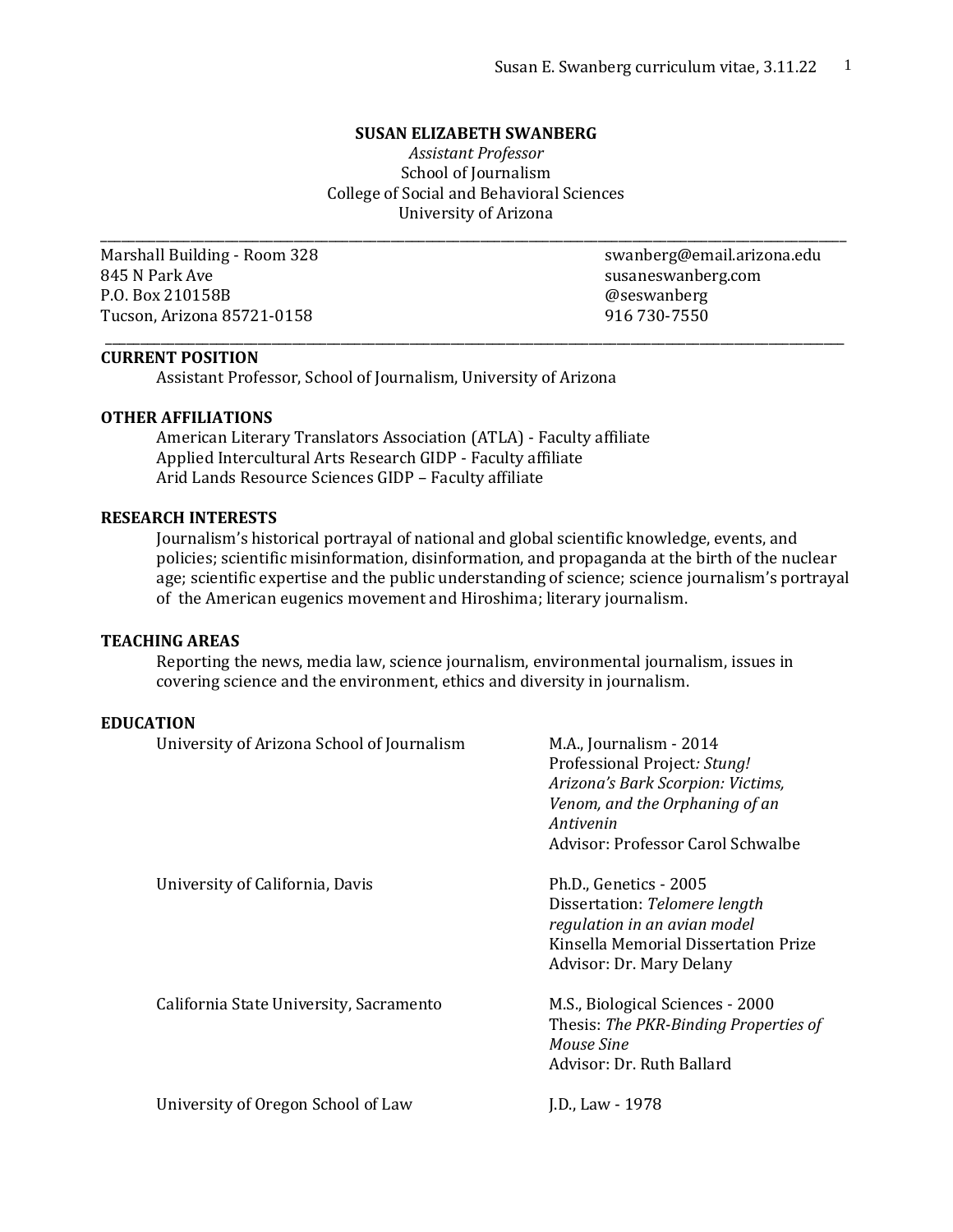| <b>EDUCATION</b> (cont.)<br>University of Oregon         |                                                                                                                                                                                                                                                                                                                                                                                                                                                                                                                                                                                           | B.A., Psychology - 1975                                   |                  |
|----------------------------------------------------------|-------------------------------------------------------------------------------------------------------------------------------------------------------------------------------------------------------------------------------------------------------------------------------------------------------------------------------------------------------------------------------------------------------------------------------------------------------------------------------------------------------------------------------------------------------------------------------------------|-----------------------------------------------------------|------------------|
| University of Oxford                                     | Department for Continuing Education (online)                                                                                                                                                                                                                                                                                                                                                                                                                                                                                                                                              | Philosophy of science<br>Certificate of Completion - 2021 |                  |
| <b>ACADEMIC EXPERIENCE</b><br><b>Assistant Professor</b> | UA School of Journalism<br>Extent of teaching<br>Reporting the News (JOUR 205)<br>$\bullet$<br>International and U.S. Media Law (JOUR 509)<br>$\bullet$<br>Science Journalism (JOUR 472/572)<br>$\bullet$<br>Environmental Journalism (JOUR 455/555)<br>$\bullet$<br>Issues in Covering Science & the Environment<br>$\bullet$<br>$($ JOUR 465/565)<br>Independent study (JOUR 599)<br>٠<br>Honors thesis (JOUR 498H)<br>٠<br>Journalism Theory and Practice (JOUR 508)<br>٠<br>Ethics and Diversity in Journalism (JOUR 439/539)<br>$\bullet$<br>Master's Report (JOUR 909)<br>$\bullet$ |                                                           | 2015-present     |
| <b>Teaching Assistant</b>                                | UA School of Journalism<br>Science Journalism (Jour 472/572)<br>$\bullet$                                                                                                                                                                                                                                                                                                                                                                                                                                                                                                                 |                                                           | <b>Fall 2013</b> |
| <b>Graduate Assistant</b>                                | UA Department of Molecular and Cellular Biology<br>Recombinant DNA Applications and Methods<br>(MCB 473/573)                                                                                                                                                                                                                                                                                                                                                                                                                                                                              |                                                           | <b>Fall 2012</b> |
| Postdoctoral Scholar                                     | University of California, Davis<br>Department of Animal Science<br>Delany Laboratory<br>Research areas<br>Telomere biology<br>$\circ$<br>Avian genetics<br>О                                                                                                                                                                                                                                                                                                                                                                                                                              |                                                           | 2009-2011        |
| <b>Postdoctoral Fellow</b>                               | University of California, Davis<br>M.I.N.D. Institute - School of Medicine<br><b>Autism Research Training Program</b><br>Research areas<br>$\bullet$<br>Autism genetics and epigenetics<br>O<br>Human genetics and epigenetics<br>$\circ$<br>Mouse genetics and epigenetics<br>O<br>Grants:<br>$\bullet$<br>5T32MH073124-02 (trainee)<br>$\circ$<br>1F32HD055143-01<br>$\circ$<br>Teaching experience<br>$\circ$                                                                                                                                                                          | Guest lectures in genetics and epigenetics (2005-2008)    | 2005-2008        |

o "Laser Scanning Cytometry: Methods and Applications" (2007)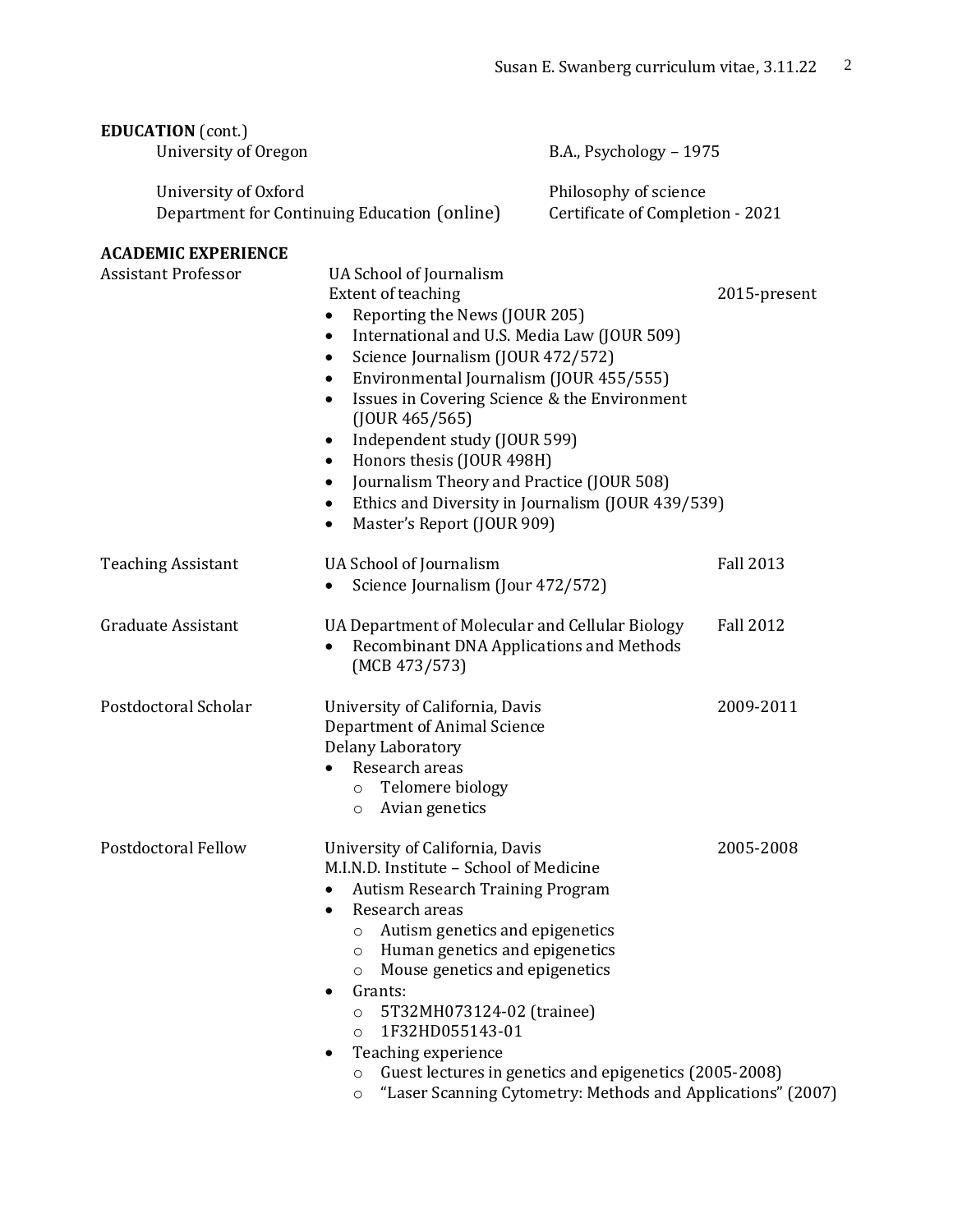| <b>ACADEMIC EXPERIENCE (cont.)</b>                                                                                                                                                                                                                                                              |                                                                                                                                                                                                                                                                                                |                                                                            |
|-------------------------------------------------------------------------------------------------------------------------------------------------------------------------------------------------------------------------------------------------------------------------------------------------|------------------------------------------------------------------------------------------------------------------------------------------------------------------------------------------------------------------------------------------------------------------------------------------------|----------------------------------------------------------------------------|
| Doctoral Researcher                                                                                                                                                                                                                                                                             | University of California, Davis<br>Department of Animal Science<br>Delany Laboratory<br>Research areas:<br>Telomere biology<br>$\circ$<br>Avian genetics<br>$\circ$<br>Teaching experience<br>٠<br>Avian Science 190/290 - (co-taught)<br>$\circ$<br>Animal Science 291 - (seminar)<br>$\circ$ | 2000-2005                                                                  |
| Graduate Researcher                                                                                                                                                                                                                                                                             | California State University, Sacramento<br>Research areas<br>Short Interspersed Elements (SINES)<br>$\circ$<br>Mouse genetics<br>$\circ$<br>Protein Kinase R (PKR) and mouse B2 RNA<br>$\circ$                                                                                                 | 1998-2000                                                                  |
| TA - Systemic Physiology                                                                                                                                                                                                                                                                        | California State University, Sacramento                                                                                                                                                                                                                                                        | 1997                                                                       |
| PRIOR LEGAL EXPERIENCE                                                                                                                                                                                                                                                                          |                                                                                                                                                                                                                                                                                                |                                                                            |
| Twin Falls County Public Defender<br>City Attorney - Twin Falls, Idaho<br>Kootenai County Prosecutor's Office - Civil Deputy<br>Santa Clara County Public Defender<br>Tondreau, Schroeder, Pointer, Swanberg and Saldivar<br>Susan E. Swanberg, Attorney at Law<br><b>JOURNALISM EXPERIENCE</b> |                                                                                                                                                                                                                                                                                                | 1979-1981<br>1981-1983<br>1983-1984<br>1985-1989<br>1990-1993<br>1994-1995 |
| <b>Executive Editor</b><br><b>SciView</b><br>A print magazine featuring the work                                                                                                                                                                                                                |                                                                                                                                                                                                                                                                                                | 2016                                                                       |
| Of UA science journalism students                                                                                                                                                                                                                                                               |                                                                                                                                                                                                                                                                                                |                                                                            |
| <b>Freelance Journalist and Photojournalist</b><br>Green Valley News/Sahuarita Sun<br>Green Valley, Arizona                                                                                                                                                                                     |                                                                                                                                                                                                                                                                                                | 2014-2015                                                                  |
| <b>Wick Science Journalism Intern</b><br>Green Valley News/Sahuarita Sun<br>Green Valley, Arizona                                                                                                                                                                                               |                                                                                                                                                                                                                                                                                                | 2014                                                                       |
| <b>SciLogs Blogger</b><br>The Tenacious Telomere in association<br>with Nature.com: science stories with video<br>and photography by the author.<br>Archived at:                                                                                                                                | https://web.archive.org/web/*/http://www.scilogs.com/tenacious-telomere/                                                                                                                                                                                                                       | 2014-2016                                                                  |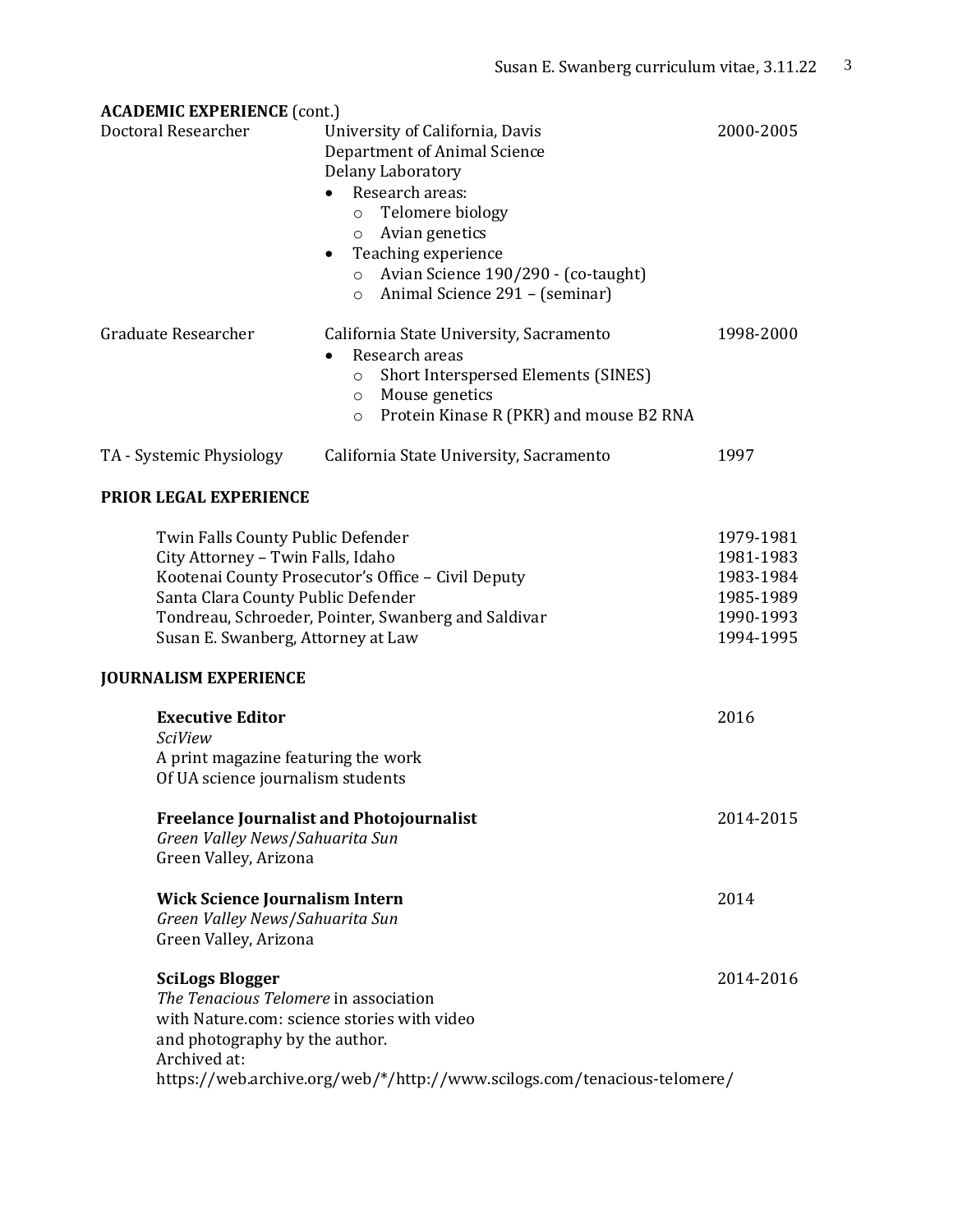| <b>JOURNALISM EXPERIENCE</b> (cont.)                                                                                                                         |               |
|--------------------------------------------------------------------------------------------------------------------------------------------------------------|---------------|
| <b>Advisor, Author, Photographer</b><br>SkyView<br>A print magazine featuring the<br>work of UA journalism students                                          | 2014          |
| <b>Science Writing Mentor</b><br>Journal of Young Investigators http//www.jyi.org                                                                            | 2014-2015     |
| <b>Creator and Editor</b><br>The Fourth Helix, the Science Site for Baby Boomers<br>http://www.thefourthhelix.com                                            | 2013-2015     |
| Content Editor, Author, Photographer, Videographer<br>Scientific Tucsonan<br>An online magazine featuring the<br>work of UA journalism students              | 2013          |
| Journalism instructor and/or mentor<br>Dow Jones Newspaper Fund<br>Diversity in Journalism Workshop for High<br>School Students at the University of Arizona | $2012 - 2019$ |
| Photojournalist<br>Various print and online publications                                                                                                     | 2012-2015     |
| <b>Occasional Contributor</b><br>Arizona Daily Star, Tucson Weekly, The Range,<br>Scientific American Blog Network, BizTucson,                               | 2012-2015     |
| <b>Western National Parks Association</b>                                                                                                                    | 2014-2021     |
| <b>Author and Photographer</b><br>BioView, A print magazine featuring the work<br>of UA journalism students                                                  | 2012          |

#### **RESEARCH**

**RESEARCHGATE STATISTICS** (As of 3.10.22) https://www.researchgate.net/profile/Susan\_Swanberg2

| Research Interest: 556.3 | <b>RG Score: 20.5</b> | citations: 1051 |
|--------------------------|-----------------------|-----------------|
|                          | $h$ -index: 10        | reads: 4,356    |
| TIEIC DECEADCH           |                       |                 |

# **SCIENTIFIC RESEARCH**

**Postdoctoral Scholar** 2009-2011 *Delany Laboratory*  Animal Science Department University of California, Davis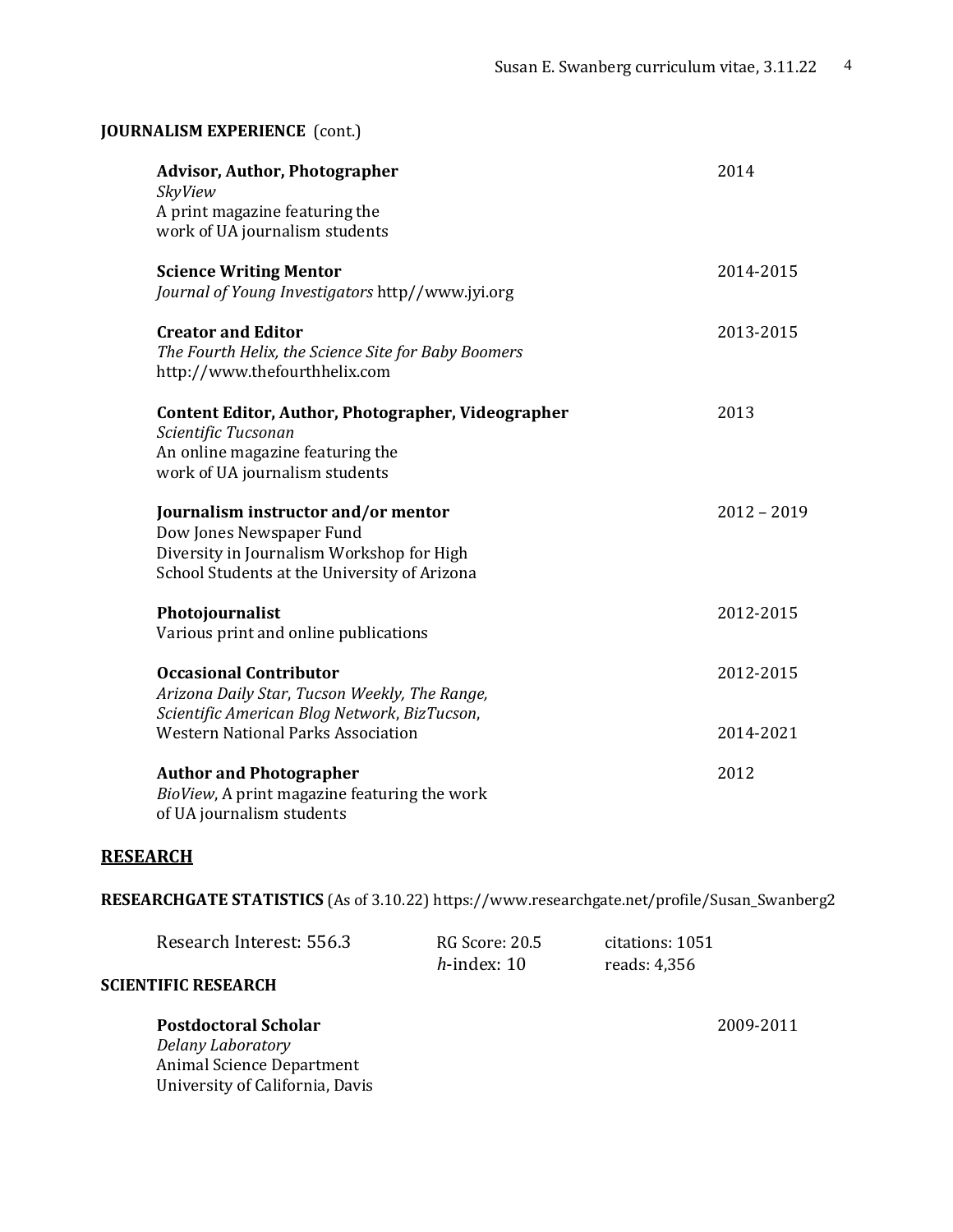| <b>SCIENTIFIC RESEARCH</b> (cont.) |  |
|------------------------------------|--|
|------------------------------------|--|

| <b>Postdoctoral Fellow</b><br>M.I.N.D. Institute Autism Research Training Program<br><b>Interdisciplinary Training Program for Autism Researchers</b><br>U. C. Davis-School of Medicine<br>5T32MH073124-02 & 1F32HD055143-01                                                                           | 2005-2008 |
|--------------------------------------------------------------------------------------------------------------------------------------------------------------------------------------------------------------------------------------------------------------------------------------------------------|-----------|
| <b>Doctoral Research</b><br>Delany Laboratory<br>University of California, Davis<br>Department of Animal Science                                                                                                                                                                                       | 2000-2005 |
| <b>Master's Research</b><br>California State University, Sacramento<br>Department of Biological Sciences                                                                                                                                                                                               | 1998-2000 |
| Miscellaneous Scientific Training                                                                                                                                                                                                                                                                      |           |
| <b>Human Embryonic Stem Cell Course</b><br><b>Buck Institute for Age Research</b><br>A week-long course in basic methodology<br>required for the culture of human embryonic<br>stem cells.                                                                                                             | 2008      |
| <b>Laboratory Management Institute</b><br>University of California, Davis<br>Training program developed in collaboration<br>with the Howard Hughes Medical Institute<br>and the Burroughs Wellcome Foundation-<br>a two-day training session followed by<br>monthly meetings on laboratory management. | 2006-2007 |

## *Scientific Research Awards, Fellowships, Scholarships, Grants and Honors Extramural*

- NIH Individual NRSA Fellowship (1F32HD055143-01) (2007-2008)
- NIH Training Grant (trainee) UC Davis MIND Institute Interdisciplinary Training Program for Autism Researchers (2005-2007)
- American Foundation for Aging Research Fellowship (2005)
- Reduced Fee Award: EMBO/58<sup>th</sup> Harden Conference-Telomeres and Genome Stability (2004)
- Travel Award: 13th North American Colloquium on Animal Cytogenetics & Gene Mapping (2003)
- Glenn/AFAR Scholarship for Research in the Biology of Aging (2003)

*Intramural*

- Kinsella Memorial Dissertation Prize, UC Davis (2006)
- Hart/Cole/Goss Summer Research Fellowship (2005, 2001)
- Austin Lyons Fellowship (2002-2003, 2003-2004, 2004-2005)
- Herbert Kraft Fellowship (2001-2002)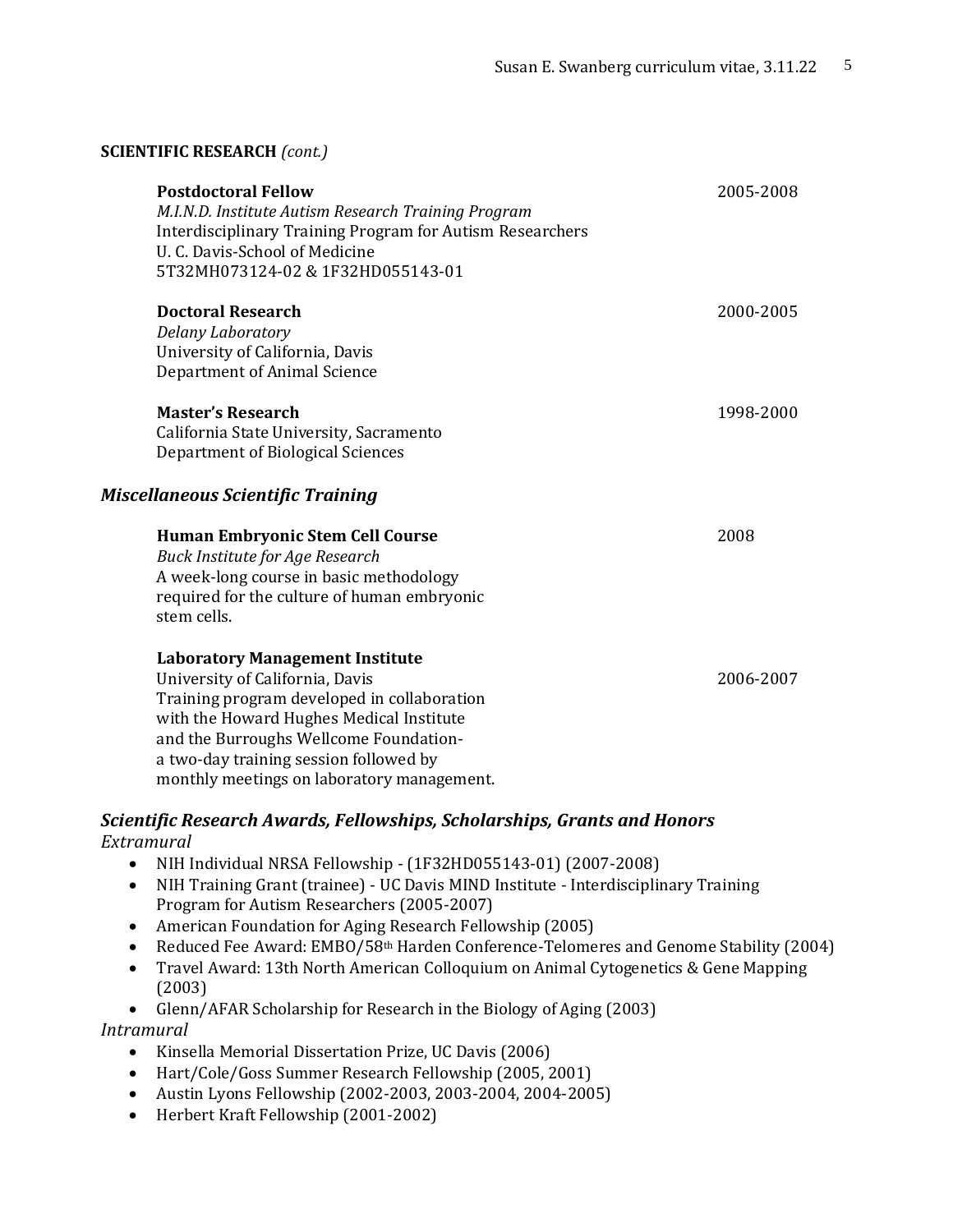*Intramural* (cont.)

- Jastro Shields Research Award (2003)
- UC Davis and Humanities Graduate Research Award (2002)
- Phi Sigma Honor Society (2001)
- UC Davis Departmental Fellowship Awards and Research Assistantship (2000-2001)
- Sigma Xi Honor Society

## **SCIENTIFIC PUBLICATIONS**

## *Book chapters*

- **Swanberg, S.E., "**Telomeres and telomerase in birds: Measuring health, environmental stress and longevit*y,"* In *Handbook of Models for Human Aging (2nd edition)* (editors: J.L. Ram & M. Conn). Academic Press/Elsevier (2018). [https://www.elsevier.com/books/conns](https://www.elsevier.com/books/conns-handbook-of-models-for-human-aging/ram/978-0-12-811353-0)[handbook-of-models-for-human-aging/ram/978-0-12-811353-0](https://www.elsevier.com/books/conns-handbook-of-models-for-human-aging/ram/978-0-12-811353-0)
- **Swanberg, S.E.** and M.E. Delany, Telomeres in aging: Birds. In *Handbook of Models for Human Aging* (editor: M. Conn). Academic Press/Elsevier (2006).

## *Peer-reviewed scientific articles*

- **Swanberg, S.E**., T.H. O'Hare, E.A. Robb, C.M. Robinson, H. Chang, M.E. Delany, Telomere biology of the chicken: A model for aging research. *Experimental Gerontology*, (2010).
- Maezawa, I., **S.E. Swanberg**, J.M. LaSalle, L-W Jin, Rett Syndrome astrocytes are abnormal and spread the MeCP2 deficiency state through gap junctions. *Journal of Neuroscience* 29(16): 5051-5061 (2009).
- **Swanberg, S.E.** R.P. Najaragan, J.M. LaSalle, Reciprocal co-regulation of EGR2 and MECP2 is disrupted in Rett Syndrome and autism. *Human Molecular Genetics* 18(3): 525-534 (2009).
- Nagarajan, R., K. Patzel, M. Martin, D. Yasui, **S. Swanberg**, I. Hertz-Picciotto, R. Hansen, J. Van de Water, I. Pessah, P. Jiang, W. Robinson, J. LaSalle, *MECP2* promoter methylation and X chromosome inactivation in autism. *Autism Research* 1(3): 169-178 (2008).
- van de Lavoir, M-C., C. Mather-Love, P. Leighton, J.H. Diamond, B.S. Heyer, R. Roberts, L. Zhu, P. Winters-Digiacinto, A. Kerchner, T. Gessaro, **S. Swanberg**, M.E. Delany, R. J. Etches, Germline Transmission of genetically modified primordial germ cells. *Nature*  441(7094): 766-769 (2006).
- van de Lavoir, M-C., C. Mather-Love, P. Leighton, J.H. Diamond, B.S. Heyer, R. Roberts, L. Zhu, P. Winters-Digiacinto, A. Kerchner, T. Gessaro, **S. Swanberg**, M.E. Delany, R. J. Etches, High Grade Transgenic somatic chimeras from chicken embryonic stem cells. *Mechanisms of Development* 123: 31-41 (2006).
- **Swanberg, S.E.** and M.E. Delany, Differential expression of genes associated with telomere length homeostasis and oncogenesis in an avian model. *Mechanisms of Ageing and Development* 126: 1060-1070 (2005).
- **Swanberg, S.E.** and M.E. Delany, Telomerase activity and differential expression of telomerase genes and c-myc in chicken cells *in vitro*. *Developmental Dynamics* 231: 14-21 (2004).
- **Swanberg, S.E.** and M.E. Delany, Dynamics of telomere erosion in transformed and nontransformed avian cells *in vitro*. *Cytogenetic and Genome Research* 102(1-4): 318-325 (2003). Reprinted in *Animal Genomics*, B. Chowdhary (Ed), Basel, Switzerland: Karger Publishers, 2004.
- Delany, M.E., L.M. Daniels, **S.E. Swanberg**, and H.A. Taylor. Telomeres in the chicken: genome stability and chromosome ends. *Poultry Science* 6:917-926 (2003).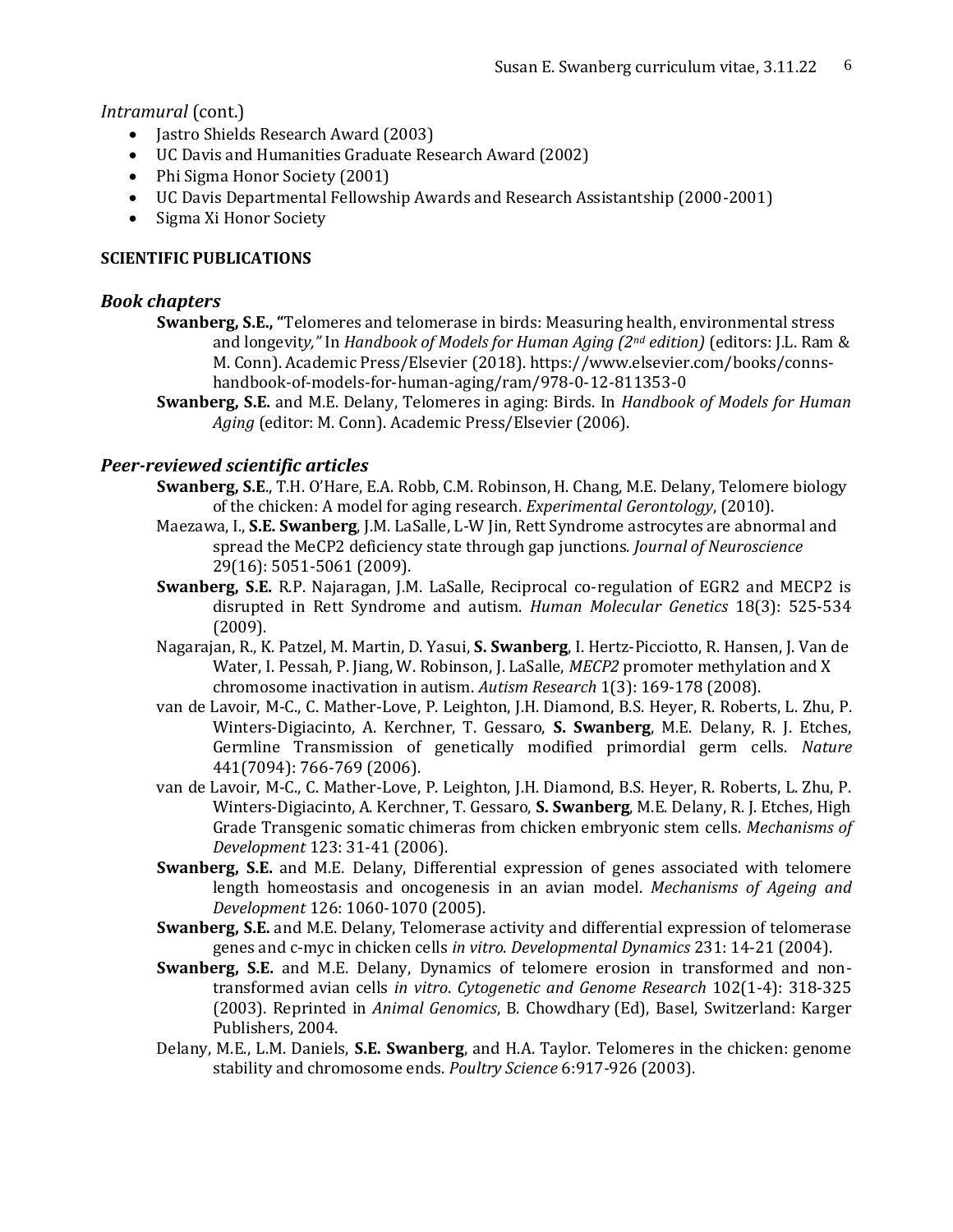#### *Selected Scientific Abstracts and Presentations*

- **Swanberg, S.E.** Transcription of TERRA from avian telomeres. *Animal Science Department Seminar*, University of California, Davis (2011).
- **Swanberg, S.E.** T.H. O'Hare, M.E. Delany, Transcription of TERRA from avian telomeres. *Abstract/ Poster presented at the Cold Spring Harbor Laboratory meeting on Telomeres and Telomerase* (2011).
- **Swanberg, S.E.,** R.P. Nagarajan, D. Yasui, S. Peddada, J.M. LaSalle, Reciprocal co-regulation of *EGR2* and *MECP2* is disrupted in Rett Syndrome and autism. *Platform talk at the ASHG Annual Meeting* (2008).
- Maezawa, I., **S.E. Swanberg**, J.M. LaSalle, L-W Jin, Rett Syndrome astrocytes are abnormal and spread the MeCP2 deficiency state through gap junctions. *Abstract submitted to the Annual Meeting of the American Society for Neurochemistry (late-breaking abstracts)*  (2008).
- **Swanberg, S.E**., Raman P. Nagarajan, J.M. LaSalle, Early Growth Response Gene 2 (EGR2) is dysregulated in autism and Rett Syndrome brain. *Abstract submitted to the Society for Neuroscience (SFN)* (2007).
- **Swanberg, S.E.**, J.M. LaSalle, Co-regulated expression of Early Growth Response Gene 2 (EGR2) and MECP2. *Abstract/Poster--International Meeting for Autism Research (IMFAR)* (2007)**.**
- **Swanberg, S.E.**, J.M. LaSalle, Regulation of Early Growth Genes EGR1 and EGR2 by MeCP2. *Abstract/Poster presented at the 8th Annual Rett Syndrome Symposium* (2006).
- **Swanberg, S.E.**, MeCP2 and brain development. *Oral presentation at the U.C. Davis M.I.N.D. Institute Weekly Research Meeting* (2006).
- **Swanberg**, **S.E.,** J.M. LaSalle, Regulation of Early Growth Response Gene 2 (EGR2) by MeCP2. *Abstract/Poster presented at the International Meeting for Autism Research* (2006).
- **Swanberg, S.E.**, Telomere length regulation in the domestic chicken. *Oral presentation at the University of California Davis Animal Science Department Spring Seminar Series* (2005).
- **Swanberg**, **S.E**., Telomerase as a marker for chicken embryonic stem cells. Oral presentation at the *Stem Cell Journal Club-University of California, Davis* (2005).
- **Swanberg, S.E.**, M.E. Delany. Relative expression of genes implicated in telomere length regulation by quantitative Taqman® real-time PCR in avian cells. Abstract and poster presented at the *57th Annual Scientific Meeting of the Gerontological Society of America*  (2004).
- **Swanberg, S.E.**, M.E. Delany. Expression of telomere binding protein mRNA in transformed and non-transformed avian cells *in vitro*. Telomeres and Genome Stability. Abstract and poster presented at the *EMBO Workshop/58th Harden Conference* (2004).
- **Swanberg, S.E.,** M.E. Delany. Avian Telomere Biology: A Dynamic Endgame. Poster/Oral presentation at the *13th North American Colloquium on Animal Cytogenetics & Gene Mapping* (2003).
- **Swanberg S.E.** Telomerase profiles in transformed and non-transformed avian cell lines. Oral presentation at the *Poultry Workshop: Plant, Animal and Microbe Genomes X Conference*. San Diego (2002).
- **Swanberg, S.E**., H.D. Hunt, W.S. Payne, J.B. Dodgson and M.E. Delany. The characterization and comparison of telomerase activity in transformed and non-transformed chicken cell lines. Poster presented at the *Plant, Animal and Microbe Genomes X Conference*. San Diego (2002).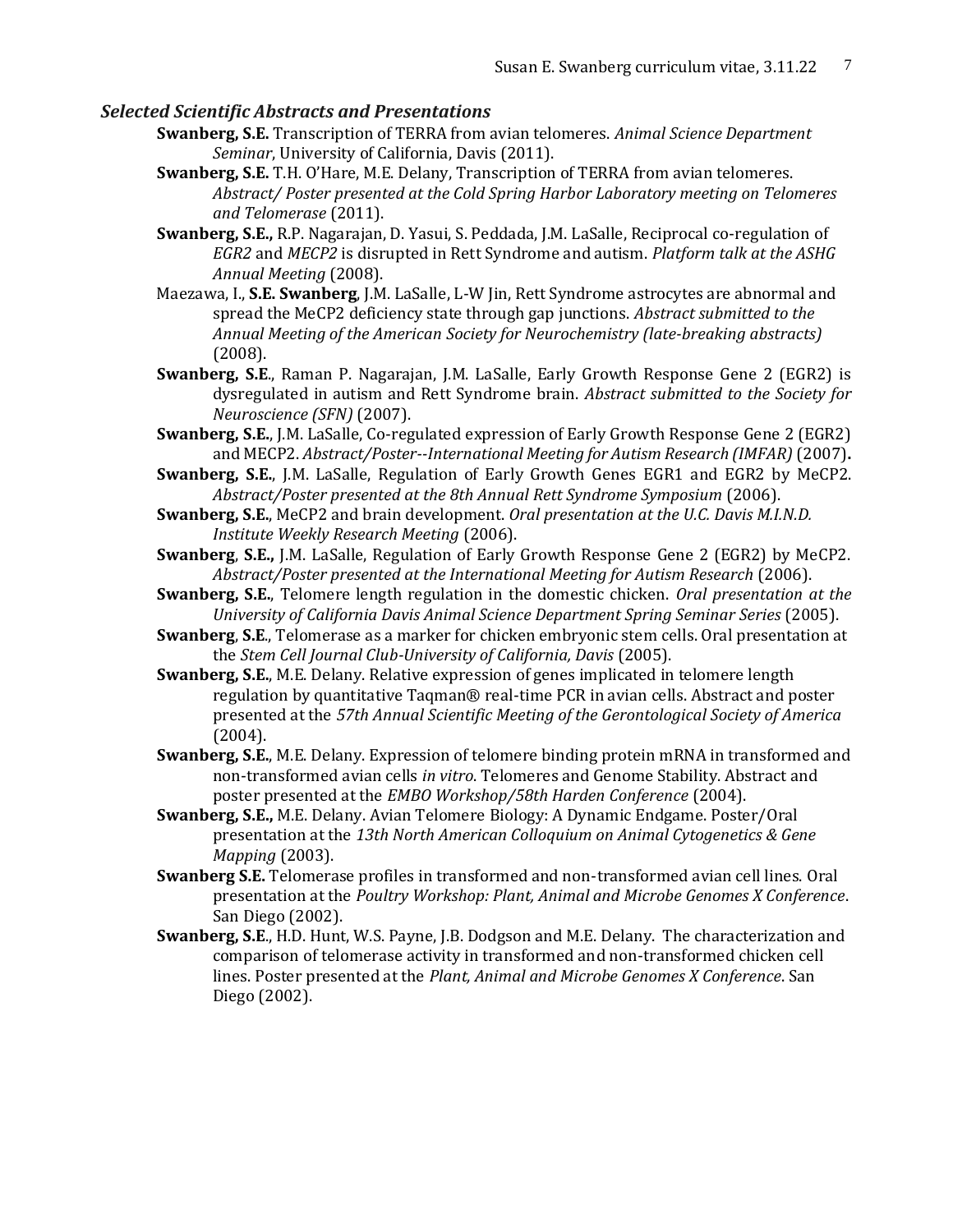# *Peer-reviewed scientific database entries*

**Swanberg, S.E.,** T.H. O'Hare, M.E. Delany, Telomere Maintenance *[Gallus gallus*] in the Reactome - a curated knowledgebase of biological pathways . [https://reactome.org/PathwayBrowser/#/R-GGA-418124&SEL=R-GGA-](https://reactome.org/PathwayBrowser/#/R-GGA-418124&SEL=R-GGA-417076&PATH=R-GGA-1670466)[417076&PATH=R-GGA-1670466](https://reactome.org/PathwayBrowser/#/R-GGA-418124&SEL=R-GGA-417076&PATH=R-GGA-1670466) (2010).

**Swanberg, S.E**., T.H. O'Hare, M.E. Delany, Assembly of Telomerase and Telomere Extension in the Reactome – a curated knowledgebase of biological pathways. [https://reactome.org/PathwayBrowser/#/R-GGA-418124&SEL=R-GGA-](https://reactome.org/PathwayBrowser/#/R-GGA-418124&SEL=R-GGA-417076&PATH=R-GGA-1670466)[417076&PATH=R-GGA-1670466](https://reactome.org/PathwayBrowser/#/R-GGA-418124&SEL=R-GGA-417076&PATH=R-GGA-1670466) (2010).

# **JOURNALISM RESEARCH**

# *Journalism Research Awards, Fellowships, Scholarships, Grants, and Honors*

- Rising Scholar Award American Journalism Historians Association \$2,000 award included (2018).
- Junior Faculty Research Leave (2018)
- Udall Fellow: Udall Center for Studies in Public Policy, University of Arizona (2017-2018)
- "With Conviction: Reporting on Science in the Courtroom," (\$13,000 NASW grant 2015).
- Best Data Visualization Project, "No lawyer, No Voice" (with Astrid Galvan, Kate Gunby, Jeannine Relly, Celeste Bustamante-Gonzalez, Lucio Villa, and Brian White). Institute for Justice & Journalism Migrahack (2015)
- Outstanding Graduate Student, University of Arizona School of Journalism (2013)
- Fourth Place, Equine Ideal Photography Contest, Amateur Division, wild horses (2013)
- Honorable Mention AEJMC Student Magazine Contest First Person Category (2012)
- Steve Emerine Scholarship (2012)
- Bernice Cosulich Scholarship (2012)

# **JOURNALISM PUBLICATIONS**

## **Peer Reviewed**

- **Swanberg, S.E.** "Writing Under the Influence: Reflections on the provenance of Johannes A. Siemes, S.J.'s eyewitness report and its impact on John Hersey's *Hiroshima*," *Literary Journalism Studies* 13(1 & 2): 130-161 (2021).
- **Swanberg, S.E.** "'Well-bred and well-fed,' The *Science News-Letter's* Coverage of Eugenics from 1924 to 1965." *American Journalism* 38 (2): 202-230 (2021).
- **Swanberg, S.E.** "Borrowed Chronicles: New York Times Science Journalist, William L. 'Atomic Bill' Laurence and the Reports of a Hiroshima Survivor," in *Legacies of the Manhattan Project: Reflections on 75 Years of a Nuclear Age,* Michael Mays, ed., Hanford Histories Series Volume II. (Pullman, WA: WSU Press, 2020), 29-48.

https://wsupress.wsu.edu/product/legacies-of-the-manhattan-project/

- **Swanberg, S.E.** "'The Way of the Rain': Towards a conceptual framework for the retrospective examination of historical American and Australian 'rain follows the plow/plough' messages," *International Review of Environmental History* 5(2): 67-96 (2019).
- **Swanberg, S.E***.* "'Wounded in Mind': Science Service Writer, Marjorie Van de Water, Explains World War II Military Neuropsychiatry to the American Public," *Media History* (2019). DOI: [10.1080/13688804.2019.1652582](https://doi.org/10.1080/13688804.2019.1652582)
- **Swanberg, S.E.** "Psychological Armor: *The Science News-Letter* Warns Against Propaganda (1926-1965)," *Journalism Studies* 20(13):1883-1902 (2018).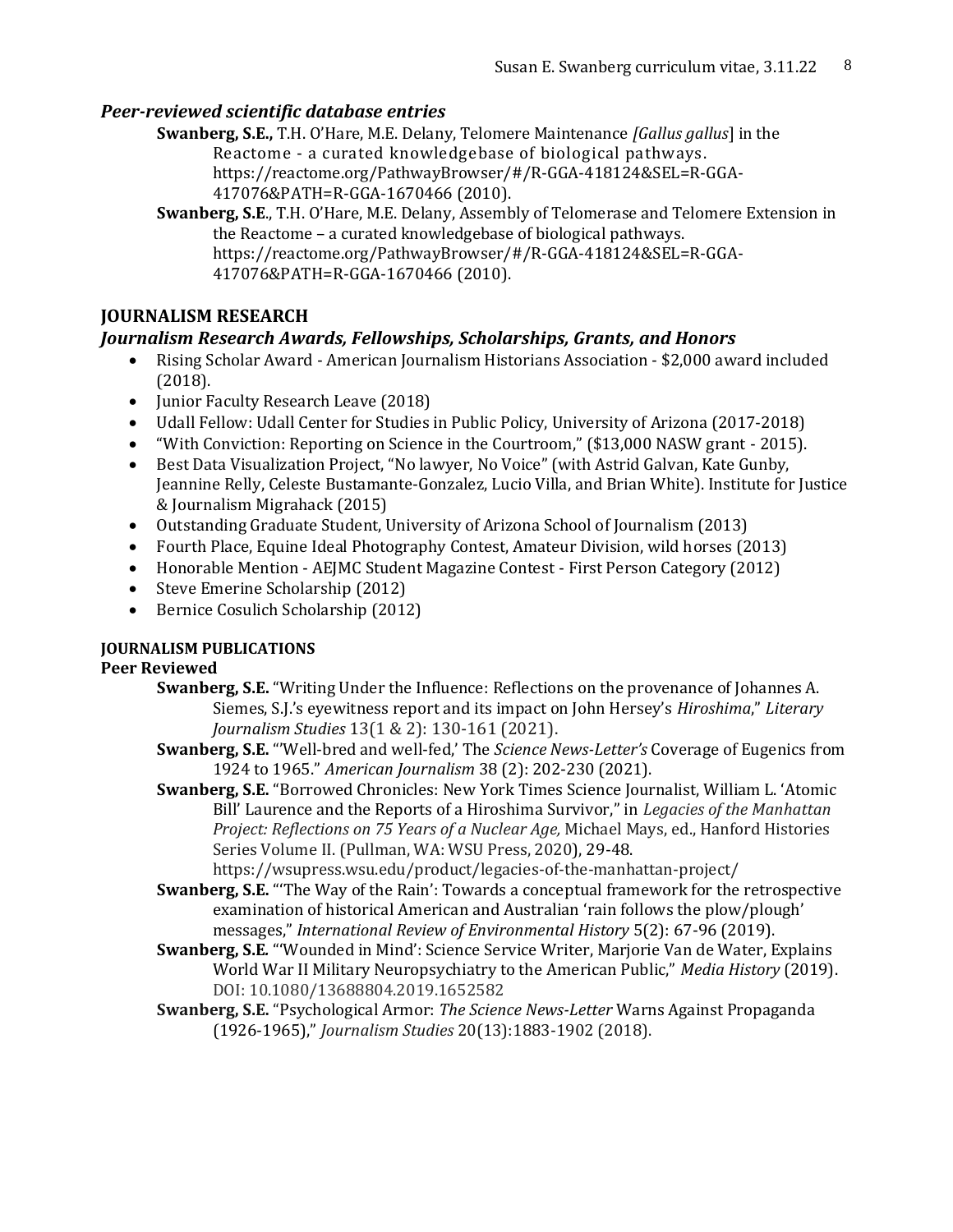#### **Published Datasets (moderated) – associated with published articles.**

- **Swanberg, S.E.** (2019). "'Well-bred and well-fed,' The Science Service Covers Eugenics: 1924 to 1966", Mendeley Data, V5, doi: 10.17632/n9tv9hzzhr.5
- **Swanberg, S.E.** (2018). **"**Psychological Armor: Science Service Warns Against Propaganda in The Science News-Letter (1926-1965)," DOI 10.17632/z4jc73tsrd.3
- **Swanberg, S.E.** (2019). "Borrowed Chronicles" Dataset (draft) This dataset describes the locations and sets for specific examples of William L. Laurence's plagiarism of the writings of Father John B. Siemes, S.J. Mendeley Data, V1, doi: 10.17632/y4ffj425jw

#### **Scholarly Book Reviews**

- **Swanberg, S.E. "**Nuclear Shadows: Hersey's Hiroshima Revisited," review of *Fallout: The Hiroshima Cover-up and the Reporter Who Revealed it to the World*, *Literary Journalism Studies* 13(1 & 2): 194-198 (2021).
- Matthew Roby**\*** and **Swanberg, S.E**. "Fact or Fiction? Researchers Examine Our Shared Concern," review of *The Oxford Handbook for the Science of Science Communication*, ed. Kathleen Hall Jamieson, Dan Kahan, and Dietram A. Scheufele (New York, NY: Oxford University Press, 2017), *Literary Journalism Studies*, Vol 12, No. 1, August 2020, pp. 209-211, https://ialjs.org/wp-content/uploads/2020/08/22-LJS-v12n1\_BkRev\_Sci-of-Sci-Comm.pdf

**\***student collaborator

- **Swanberg, S.E. "**Crux of the Matter: Renewing an Acquaintance with John Hersey," review of "*Mr. Straight Arrow: The Career of John Hersey, Author of* Hiroshima," *Literary Journalism Studies*, Vol 11, No. 2, December 2019, pp. 175-178, https://ialjs.org/wpcontent/uploads/2020/01/15-LJS-v11n2\_Bk-Rev\_Hersey.pdf
- **Swanberg, S.E**. "The Limits of Memory and Vicissitudes of Truth," review of *Kept Secret: The half-truth in nonfiction*," *Literary Journalism Studies*, Vol 9, No.2, Fall 2017, pp. 139-141, <http://ialjs.org/wp-content/uploads/2017/11/Book-Reviews-130-149.pdf>

#### **Miscellaneous**

**Swanberg, S.E. "**Swanberg on Her Research on John Hersey and Hiroshima Eyewitness, John A. Siemes, S.J.," (August 2, 2017) *Intelligencer*, Retrieved from <https://ajha.wildapricot.org/Intelligencer/5009523>

**Swanberg, S.E.** (2017). "Notes from an Undercover Literary Journalism Fan," *Literary Journalism: The Newsletter of the IALJS*, 11(3): 24.

#### **WORK IN PROGRESS, SUBMITTED OR IN REVIEW**

#### *Book Proposal*

**Swanberg, S.E.** *Half-Life: The Legacies of New York Times Science Journalist and War Department Propagandist, William L. "Atomic Bill" Laurence and John Hersey, Author of "Hiroshima,"* (in preparation).

## *Journal Articles – submitted, in revision or in preparation*

**Swanberg, S.E.** "Dire Predictions: News Coverage of the 2014-2015 Ebola Epidemic and the Mathematical Modeling that Drove the News Cycle," (in preparation).

**Swanberg, S.E.** "Walt Disney's *The Living Desert*: Reflections on an Informal Learning Activity as the Source of Scientific Misinformation," (in preparation).

**Swanberg, S.E. "***Stunt Girl: Ester Blenda Nordström: Sweden's Pioneering Journalist, and her American Doppelgänger, Nelly Bly*," (in preparation).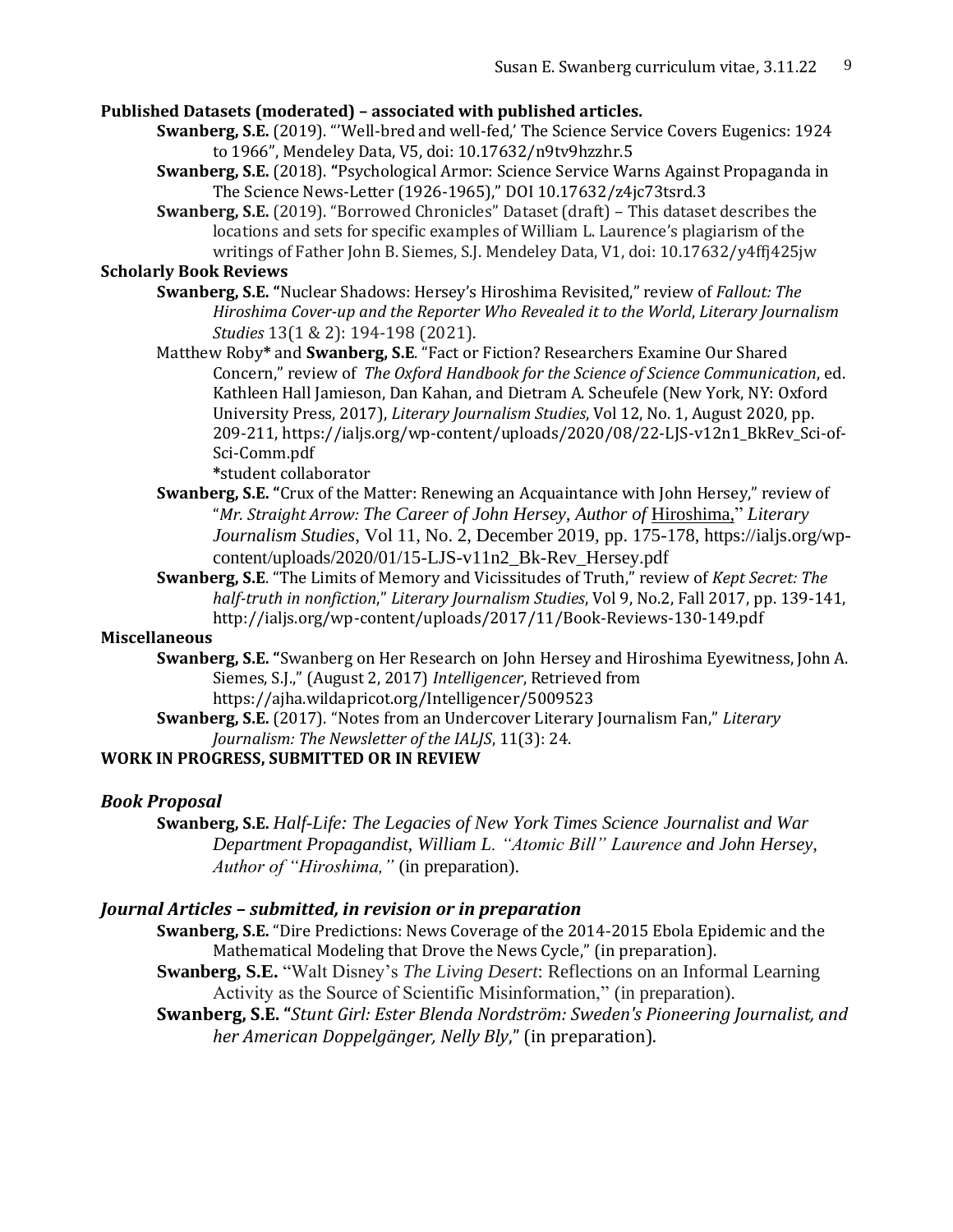# *Journalism Conferences – Submitted or accepted conference abstracts where conferences were cancelled*

Fuchs, L.\* and **Swanberg, S.E**. "Defining the Role of Science Journalism in an Era of Change: Science Service Reports on Darwin, the Scopes Trial and Developmental Embryology," accepted for presentation at the *Joint Journalism and Communication History Conference* (JJCHC2020) which was to be held on March 14, 2020 in NYC – conference cancelled due to the pandemic. **\*student collaborator**

- **Swanberg, S.E.** "Ester Blenda Nordström: En tidningskvinna bland tidningskvinnor (a newswoman among newswomen), abstract submitted for consideration by the *International Association of Literary Journalism Studies* (IALJS-15) conference was to be held in Copenhagen, Denmark from May 21-23, 2020 – cancelled due to the pandemic.
- **Swanberg, S.E. "**Averill Liebow: A Physician Observes and Translates the Aftermath of the Manhattan Project," abstract submitted for consideration by the organizers of the *Legacies II: The Manhattan Project and its Afterlives* conference to be held in Hanford, Washington in fall 2020 – conference cancelled due to the pandemic. on February 18, 2017.

## *Conference Panel Participation*

- **Swanberg, S.E.** "Ester Blenda Nordström: Sweden's Henry David Thoreau?"abstract submitted for presentation at the 42nd *Southwest Popular/American Culture Association* (SWPACA2021) presented at a virtual conference session on February 24, 2021.
- Kolodij, N.\* and **Swanberg, S.E. "**Art and Music as a Means of Conveying Information About the State of the Planet," presented at the *Southwest Popular/American Culture Association* (SWPACA2020) conference in Albuquerque, New Mexico on February 22, 2020. **\*student collaborator**
- **Swanberg, S.E. "**The Way of the Rain Goes 'Viral': A Nineteenth-Century Environmental Poem Travels from Settlement-Era North America to South Australia," presented at the *Southwest/American Popular Culture Association 40th Annual Conference* in Albuquerque, New Mexico on February 22, 2019. Note: Date changed from original program.
- **Swanberg, S.E.** "'Well-bred and well-fed,' The *Science News-Letter's* Coverage of Eugenics from 1924 to 1965," presented at the *Joint Journalism and Communication History Conference* in New York City on March 9, 2019.
- **Swanberg, S.E.** "Wounded in Mind: Marjorie Van de Water of the Science Service and her Campaign for Humane Treatment of Battle-Weary World War II Soldiers," presented at the *History of Science Society* Annual Meeting in Seattle, Washington on November 2, 2018. https://tinyurl.com/yajeg6us
- **Swanberg, S.E.** "Farming Outside the Lines: Rain Follows the Plow in 21st Century Art and Popular Culture," Presented at the *Society for Social Studies of Science* Annual Conference in Sydney, Australia, August 31, 2018. (Note: not the same paper presented at the SWPACA conference in Albuquerque, New Mexico on February 10, 2018).
- **Swanberg, S.E.** "Psychological Armor: The Science Service Warns Against the Dangers of Propaganda in its Science News-Letter (1929-1965)," Presented at the *Joint Journalism and Communication History Conference (JJCHC)* at New York University on March 11, 2018.
- **Swanberg, S.E.** "Rain Follows the Plow: A Debunked Nineteenth Century Theory of Climatology Still Reverberates in Popular Culture," Presented at the *Southwest Popular/American Culture Association 39th Annual Conference* in Albuquerque, New Mexico on February 10, 2018.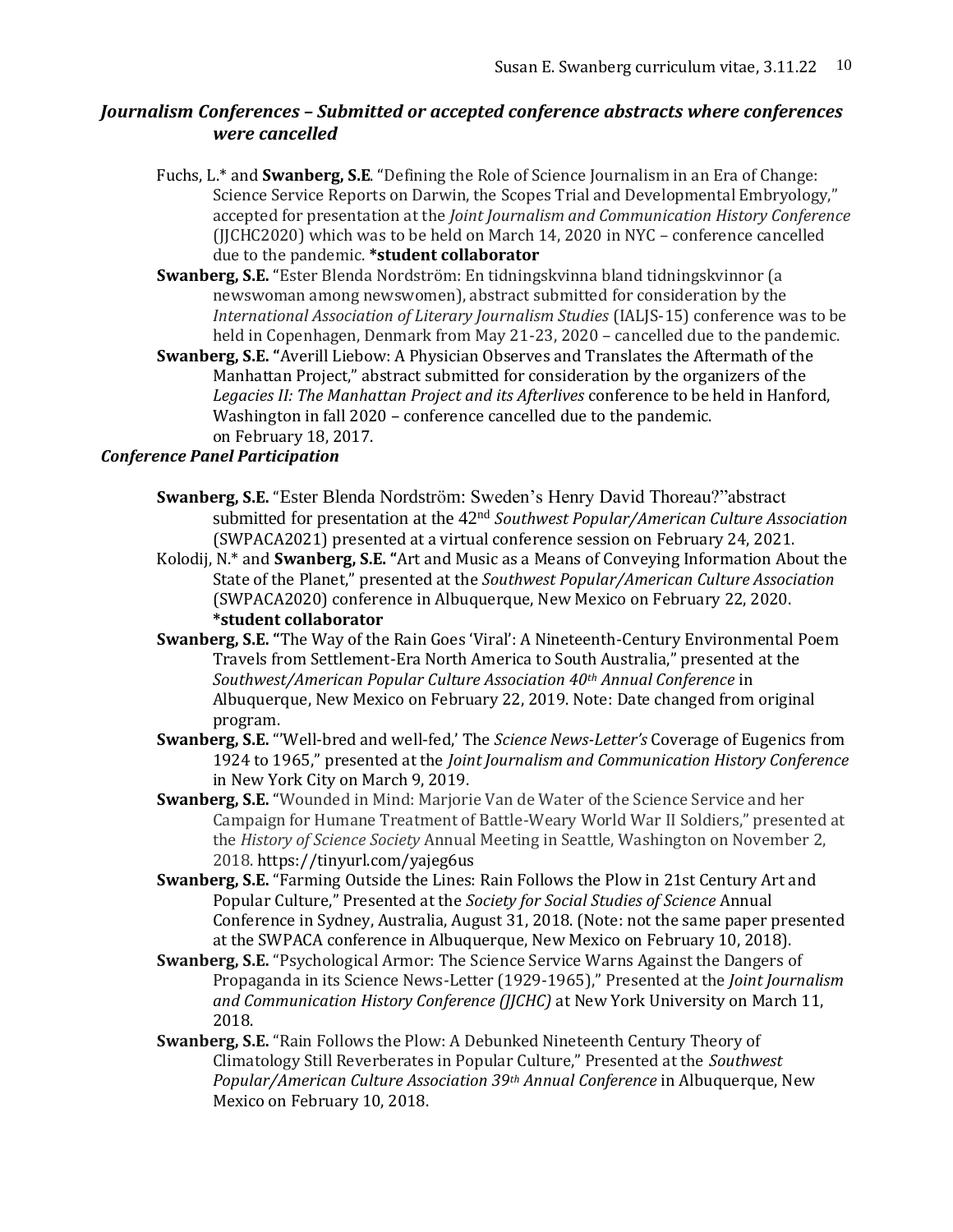#### *Conference Panel Participation (cont.)*

- **Swanberg, S.E.** "Borrowed Chronicles: *New York Times* Science Journalist William L. 'Atomic Bill' Laurence and the Reports of a Hiroshima Survivor," presented at the *Legacies of the Manhattan Project at 75 Years* conference in Richland, Washington on March 16, 2017.
- **Swanberg**, **S.E.** "Nuclear shadows: The legacy of *New York Times* science journalist and War Department propagandist, William L. 'Atomic Bill' Laurence," presented at the *Joint Journalism and Communication History Conference (JJCHC)* at New York University on March 11, 2017.
- **Swanberg, S.E.** "Walt Disney's 'The Living Desert': Documentary or Docufiction*?*" presented at the *Southwest Popular/American Culture Association 38th Annual Conference* in Albuquerque, New Mexico
- Moderator, "Reclaiming the Narrative: Social Movements & Strategies of Representation," *Joint Journalism and Communication History Conference* in New York City on March 9, 2019.
- Panelist and Presenter, "'Well-bred and well-fed,' The *Science News-Letter's* Coverage of Eugenics from 1924 to 1965," presented at the *Joint Journalism and Communication History Conference* in New York City on March 9, 2019.
- Panelist and Presenter**,** ecocriticism, **"**The Way of the Rain Goes 'Viral': A Nineteenth-Century Environmental Poem Travels from Settlement-Era North America to South Australia," presented at the *Southwest/American Popular Culture Association 40th Annual Conference* in Albuquerque, New Mexico on February 22, 2019.
- Panelist and Presenter, "Wounded in Mind: Marjorie Van de Water of the Science Service and her Campaign for Humane Treatment of Battle-Weary World War II Soldiers," presented at the *History of Science Society* Annual Meeting, Seattle, Washington, November 2, 2018.
- Moderator, "Paper Session: Looking Back, Looking Forward: Lessons for the Future," *American Journalism Historians Association* annual meeting, Salt Lake City, October 5, 2018.
- Provided perspective for "Pseudoscience in Popular Culture A Musical Conversation," presented at the *Society for Social Studies of Science* Annual Conference at the Sydney International Convention Center in Sydney, Australia, August 31, 2018.
- Panelist and Presenter, **"**Preserving the Desert Bighorn Sheep: A Literary Journey," presented at the Thirteenth Conference for *Literary Journalism Studies* (IAJLS-13), Austrian Academy of Sciences, Vienna, Austria May 17-19, 2018.
- Presenter, "Social, Political, and Economic Theory as Policy 'Relevance-Makers' for Environmental History, "Annual Conference - *American Society for Environmental History*, Riverside, California, March 17, 2018.
- Presenter, "Social, Political, and Economic Theory as Policy 'Relevance-Makers' for Environmental History, "Annual Conference - *American Society for Environmental History*, Riverside, California, March 17, 2018.
- Moderator, "War Part II: From Nuclear War to ISIS," *Joint Journalism & Communication History Conference (JJCHC)* at New York University, March 10, 2018.
- Presenter, Ecocriticism, "Rain Follows the Plow: A Debunked Nineteenth Century Theory of Climatology Reverberates in Popular Culture of the 21st Century," *Southwest Popular/American Culture Association 39th Annual Conference*, Albuquerque, New Mexico, 2018.
- Panelist, Worldwide War Coverage in the 20th Century, *International Conference for Literary Journalism Studies* (IALJS-12), Halifax, Nova Scotia, Canada, 2017.
- Panelist, Telling Stories About the Manhattan Project & Its Legacies, *Legacies of the Manhattan Project at 75 Years* conference in Hanford, Washington, 2017.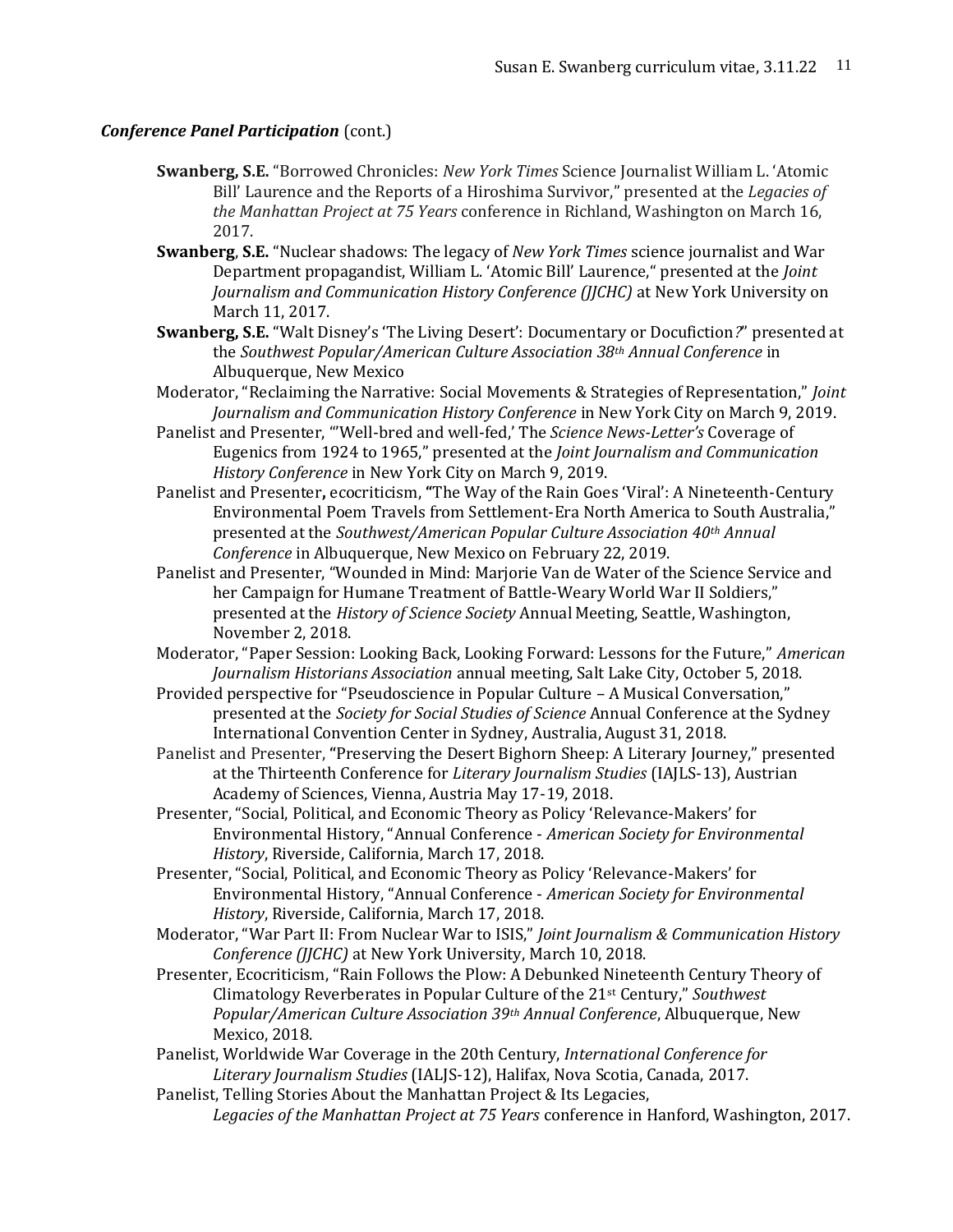## *Conference Panel Participation (cont.)*

Panelist and Presenter, The Trouble with Propaganda, *Joint Journalism and Communication History Conference (JJCHC)* at New York University, 2017.

Panelist and Presenter, Ecocriticism, *Southwest Popular/American Culture Association 38th Annual Conference* in Albuquerque, New Mexico, 2017.

### *Journalism Research in Progress Presentations*

- **Swanberg, S.E.** "What Did They Know and When Did They Know It? A Retrospective on *The Science News-Letter's* Coverage Concerning Health Effects of Atomic Radiation on Hiroshima and Nagasaki Residents," research in progress presented at the *American Journalism Historians Association* meeting, Salt Lake City, 2018.
- **Swanberg, S.E.** "Half-life: *New York Times* science journalist William L. 'Atomic Bill' Laurence, Propagandist for the Atomic Age," research in progress presented at the *American Journalism Historians Association* meeting in St. Petersburg, Florida, 2016.
- **Swanberg, S.E.** "Writing Under the Influence: John Hersey and the Writings of John A. Siemes, S.J.," research in progress presented at the International Association of Literary Journalism Studies in Halifax, Nova Scotia, Canada, 2017.

## **TEACHING**

#### *Awards*

2021 Nominated for the Excellence in Graduate Teaching and Mentoring Award

2020 Hugh & Jan Harelson Award for Excellence in Teaching – nominated by students, monetary award included

2020 Al Litzow Student Engagement Grant for Journalism 205 Own the Learning Project (OWL), monetary award included

2019 Hugh & Jan Harelson Award for Excellence in Teaching – nominated by students, monetary award included

## *Extent of Teaching*

| 2022 Spring Semester<br>JOUR 439/539<br><b>ARL 920</b><br><b>JOUR 909</b>                      | Ethics and Diversity in the News Media<br><b>Dissertation</b><br>Master's Report                                | 100 students<br>1 student<br>2 students              |
|------------------------------------------------------------------------------------------------|-----------------------------------------------------------------------------------------------------------------|------------------------------------------------------|
| 2021 Fall Semester<br><b>JOUR 508</b><br>JOUR 472/572<br><b>JOUR 599</b>                       | Journalism Theory and Practice<br>Science Journalism<br>Independent Study (graduate level)                      | 14 students<br>16 students<br>1 student              |
| 2021 Spring Semester<br>JOUR 455/555<br><b>JOUR 509</b><br><b>JOUR 599</b><br><b>JOUR 498H</b> | Environmental Journalism (writing emphasis)<br>Media Law<br>Independent Study (graduate level)<br>Honors thesis | 18 students<br>9 students<br>2 students<br>1 student |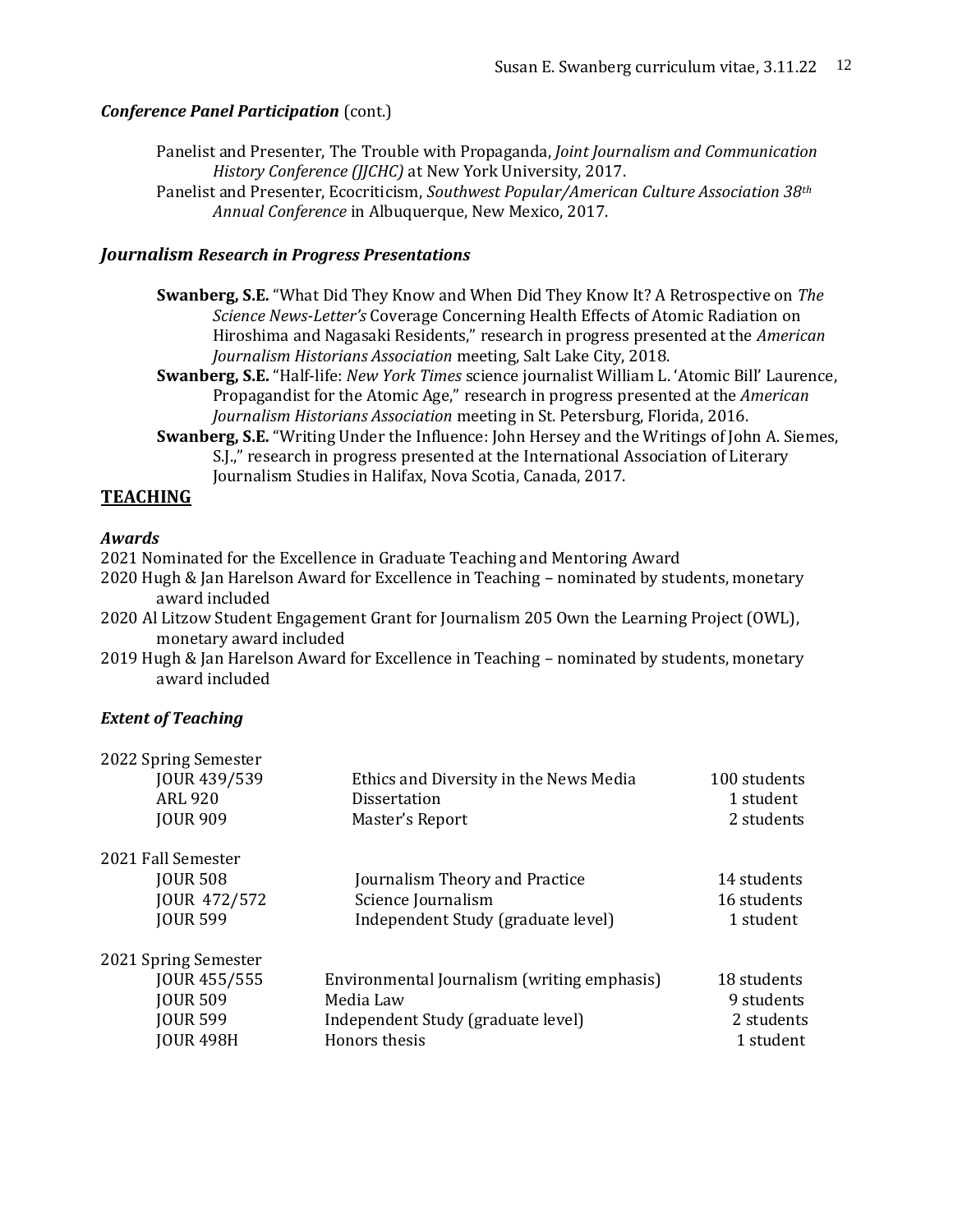## *Extent of Teaching* (cont.)

| 2020 Fall Semester   |                                              |             |
|----------------------|----------------------------------------------|-------------|
| <b>JOUR 205</b>      | Reporting the news (writing emphasis)        | 20 students |
| JOUR 465/565         | Issues in Covering Science and the           |             |
|                      | Environment (writing emphasis)               | 17 students |
| <b>JOUR 599</b>      | Independent study (graduate level)           | 2 students  |
| <b>JOUR 498H</b>     | Honors thesis                                | 1 student   |
| 2020 Spring Semester |                                              |             |
| <b>JOUR 205</b>      | Reporting the news (writing emphasis)        | 20 students |
| JOUR 455/555         | Environmental Journalism (writing emphasis)  | 18 students |
| <b>JOUR 599</b>      | Independent study (graduate level)           | 2 students  |
| <b>JOUR 909</b>      | Master's Report                              | 1 student   |
| 2019 Fall Semester   |                                              |             |
| <b>JOUR 205</b>      | Reporting the news (writing emphasis)        | 20 students |
| JOUR 472/572         | Science Journalism (writing emphasis)        | 17 students |
| <b>JOUR 599</b>      | Independent study (graduate level)           | 3 students  |
| 2019 Spring Semester |                                              |             |
| <b>JOUR 498H</b>     | Honor's Thesis                               | 1 student   |
| <b>JOUR 599</b>      | Independent Study (graduate level)           | 2 students  |
| JOUR 455/555         | Environmental Journalism (writing emphasis)  | 19 students |
| <b>JOUR 509</b>      | Media Law                                    | 14 students |
| 2018 Fall semester   | <b>Udall Fellow research leave</b>           |             |
| <b>JOUR 498H</b>     | <b>Honors Thesis</b>                         | 1 student   |
| <b>JOUR 599</b>      | Independent Study (graduate level)           | 1 student   |
| 2018 Spring semester | Junior faculty research leave                |             |
| 2017 Fall semester   |                                              |             |
| <b>JOUR 205</b>      | Reporting the News (writing emphasis)        | 19 students |
| <b>JOUR 205</b>      | Reporting the News. (writing emphasis)       | 14 students |
| 2017 Spring semester |                                              |             |
| JOUR 455/555         | Environmental Journalism (writing emphasis). | 19 students |
| <b>JOUR 509</b>      | Media law                                    | 10 students |
| <b>JOUR 599</b>      | Independent study (graduate level)           | 1 student   |
| 2016 Fall semester   |                                              |             |
| <b>JOUR 205</b>      | Reporting the News (writing emphasis)        | 19 students |
| <b>JOUR 205</b>      | Reporting the News (writing emphasis)        | 19 students |
| 2016 Spring semester |                                              |             |
| <b>JOUR 205</b>      | Reporting the News (writing emphasis)        | 15 students |
| <b>JOUR 205</b>      | Reporting the News (writing emphasis)        | 15 students |
| <b>JOUR 599</b>      | Independent Study (graduate level)           | 1 student   |
| 2015 Fall semester   |                                              |             |
| JOUR 472/572         | Science journalism (writing emphasis)        | 21 students |
|                      |                                              |             |
|                      |                                              |             |

#### *Honors contracts supervised*

Journalism 205, Reporting the News (fall 2019 – one student) Journalism 455/555, Environmental Journalism (spring 2019 – one student) Journalism 205, Reporting the News (fall 2016 – five students)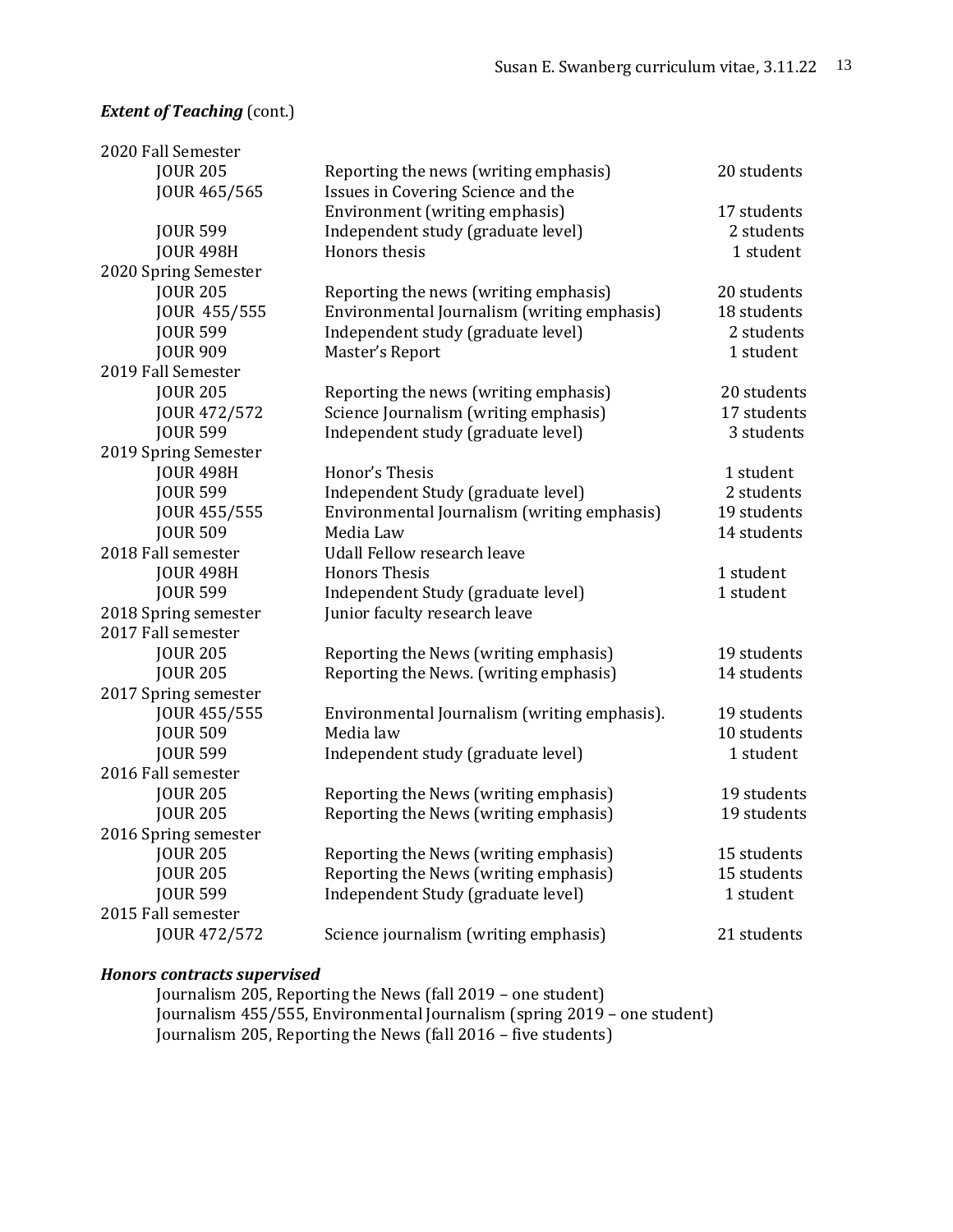#### *Course Development*

Developed a syllabus for JOUR 599 (3 units) – Independent Study in the Science of Science Communication (2019). Developed a syllabus for JOUR 465/565 – Issues in Covering Science & the Environment (2020) Developed a syllabus for JOUR 455/555 (3 units) – Environmental Journalism (2017) Developed a syllabus for Jour 509 (3 units) – Media law (2017) Developed a syllabus for Jour 472/572 (3 units) – Science Journalism (2015) Developed a syllabus for Jour 205 (3 units) – Reporting the News (2016)

#### *Teacher Training*

| UA OIA Just in Time Workshop<br>How can I get my class off to a good start?<br>Facilitated by UA Office of Instruction and Assessment     | 2015 |
|-------------------------------------------------------------------------------------------------------------------------------------------|------|
| UA OIA Just in Time Workshop<br>How can I build a useful syllabus in D2L?<br>Facilitated by UA Office of Instruction and Assessment       | 2015 |
| UA OIA Just in Time Workshop<br>What do new instructors need to know about D2L?<br>Facilitated by UA Office of Instruction and Assessment | 2015 |
| UA OIA Just in Time Workshop<br>Teaching Online: Online Mini-Course<br>Facilitated by UA Office of Instruction and Assessment             | 2013 |
| Los Rios Faculty Diversity Internship<br>Sacramento City College<br>Semester-long program for prospective community college instructors   | 2000 |

## **SERVICE**

#### **NATIONAL AND INTERNATIONAL SERVICE National**

National Humanities Association (NHA) Humanities Advocacy Day – Participated in training sessions for and day-long, virtual Capitol Hill advocacy for increased funding for the National Endowment for the Humanities (NEH) and the National Archive (NARA) – Training occurred on March 2 & March 9. Advocacy occurred on March 10, 2021.

#### *Professional Associations (past\* and present affiliations)*

- History of Science Society
- American Journalism Historians Association
- International Association for Literary Journalism Studies
- Society for Social Studies of Science
- National Association of Science Writers
- Society of Environmental Journalists
- Investigative Reporters and Editors\*
- Society of Professional Journalists
- National Press Photographers Association
- Online News Association\*
- American Association for the Advancement of Science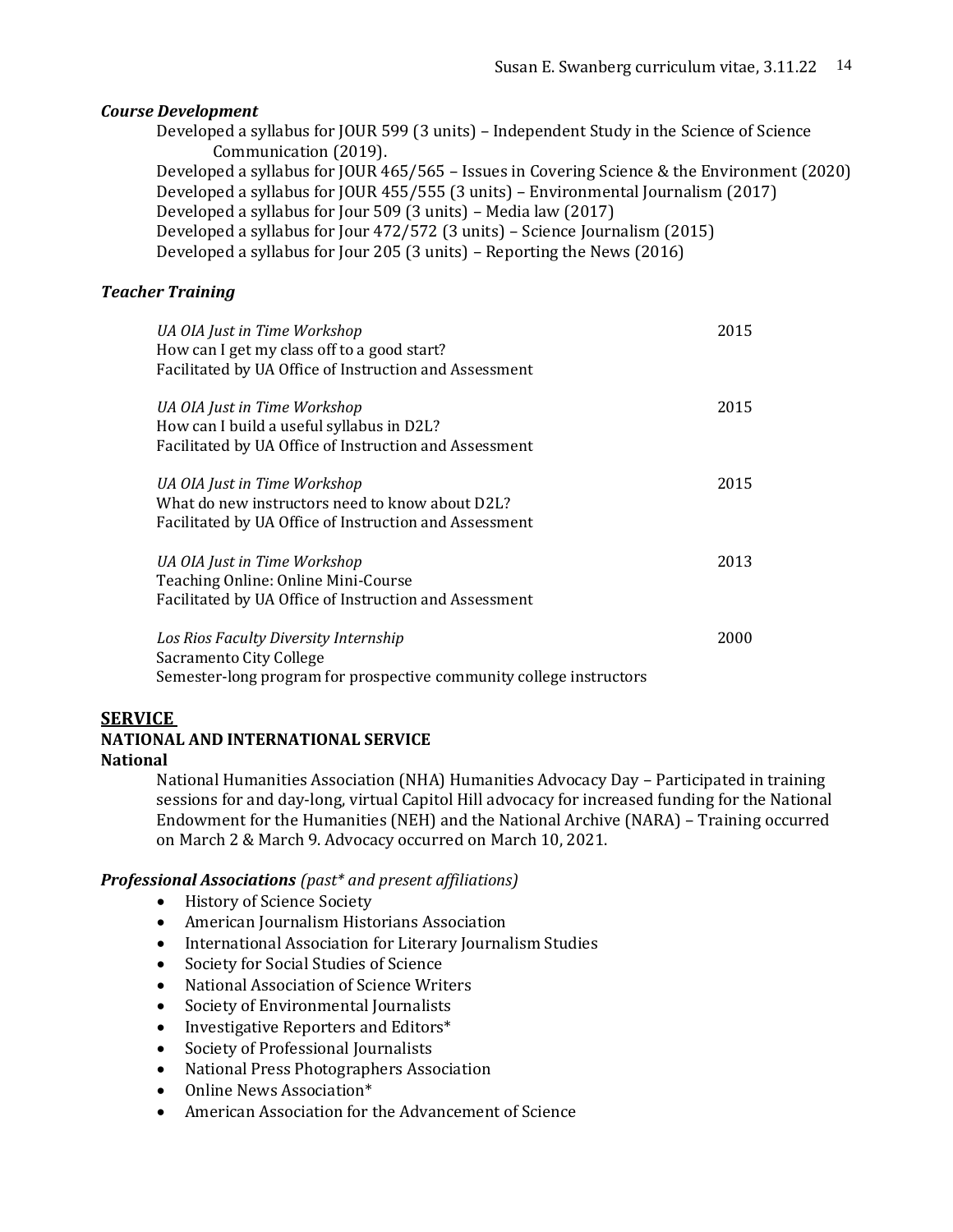## *Professional Associations (past\* and present affiliations – cont.)*

- Society for Neuroscience
- The American Society of Human Genetics
- Society for Science and the Public
- The Gerontological Society\*

## *Judge/Reviewer*

## *Essay Contest Judge*

• American Society for Human Genetics DNA Day Essay Contest judge (2016-2021) "The American Society of Human Genetics (ASHG), founded in 1948, is the primary professional membership organization for human genetics specialists worldwide. The Society's nearly 8,000 members include researchers, academicians, clinicians, laboratory practice professionals, genetic counselors, nurses and others who have a special interest in the field of human genetics." <http://www.ashg.org/about/index.shtml>

## *Reviewer*

- American Journalism Historians Association Book award judge (2020)
- American Journalism Historians Association conference submissions (2018, 2019, 2020)
- Routledge, Taylor and Francis Group (2017)
- *Journalism & Mass Communication Quarterly* (2017, 2021)
- Environmental Communications Division of the International Communications Division (December 2016)

## *Invited presentations and moderated panels*

- Panelist, "Media: Does their camera report the truth, the whole truth, and nothing but the truth," National Association for Civilian Oversight of Law Enforcement (NACOLE), 2020.
- "Journalism, Law and the Public Understanding of Science: How Can We Figure Out What is True in this Era of 'Fake' News?" presented before Honors Colloquium HNRS 395H, 2019.
- Journalism on Screen at The Loft: premier of "Anthropocene: The Human Epoch," moderated a post-film panel consisting of Jim Robbins, science journalist and book author, and Dr. Valerie Trouet of the UA Laboratory of Tree Ring Research, 2019.
- "To the Lab Bench and Beyond," presentation for the Program to Advance Women Scientists at the University of Arizona (P.A.W.S), 2019.
- Guest, "The Bill Buckmaster Show" (host Ray Ingegneri) 103-KVOA AM, Topic: "The state of journalism and the new semester at the UA School of Journalism," 2019.
- Guest speaker, "The Impact of Disinformation on Science and Journalism," Arizona Senior Academy, Tucson, Arizona, 2019.
- Guest speaker, "The Science of Science Communication: How and Why We've Fallen for Fake Science News Throughout History," Department of Sociology, University of Arizona, 2019.
- Guest speaker on Arizona 360 with host Lorraine Rivera and fellow guest, Dylan Smith, to discuss increased skepticism toward journalism, 2019.
- Guest speaker on Arizona 360 with host Lorraine Rivera to discuss media ethics [https://tv.azpm.org/p/as360episodes/2018/2/9/123995-metoo-at-the-capitol-gem](https://tv.azpm.org/p/as360episodes/2018/2/9/123995-metoo-at-the-capitol-gem-show-stock-market-volatility/)[show-stock-market-volatility/](https://tv.azpm.org/p/as360episodes/2018/2/9/123995-metoo-at-the-capitol-gem-show-stock-market-volatility/)
- Panelist, "Dialogues between Neuroscience and Society," Undergraduate Neuroscience and Cognitive Science Retreat, UA, 2018.
	- *Invited presentations and moderated panels* (cont.)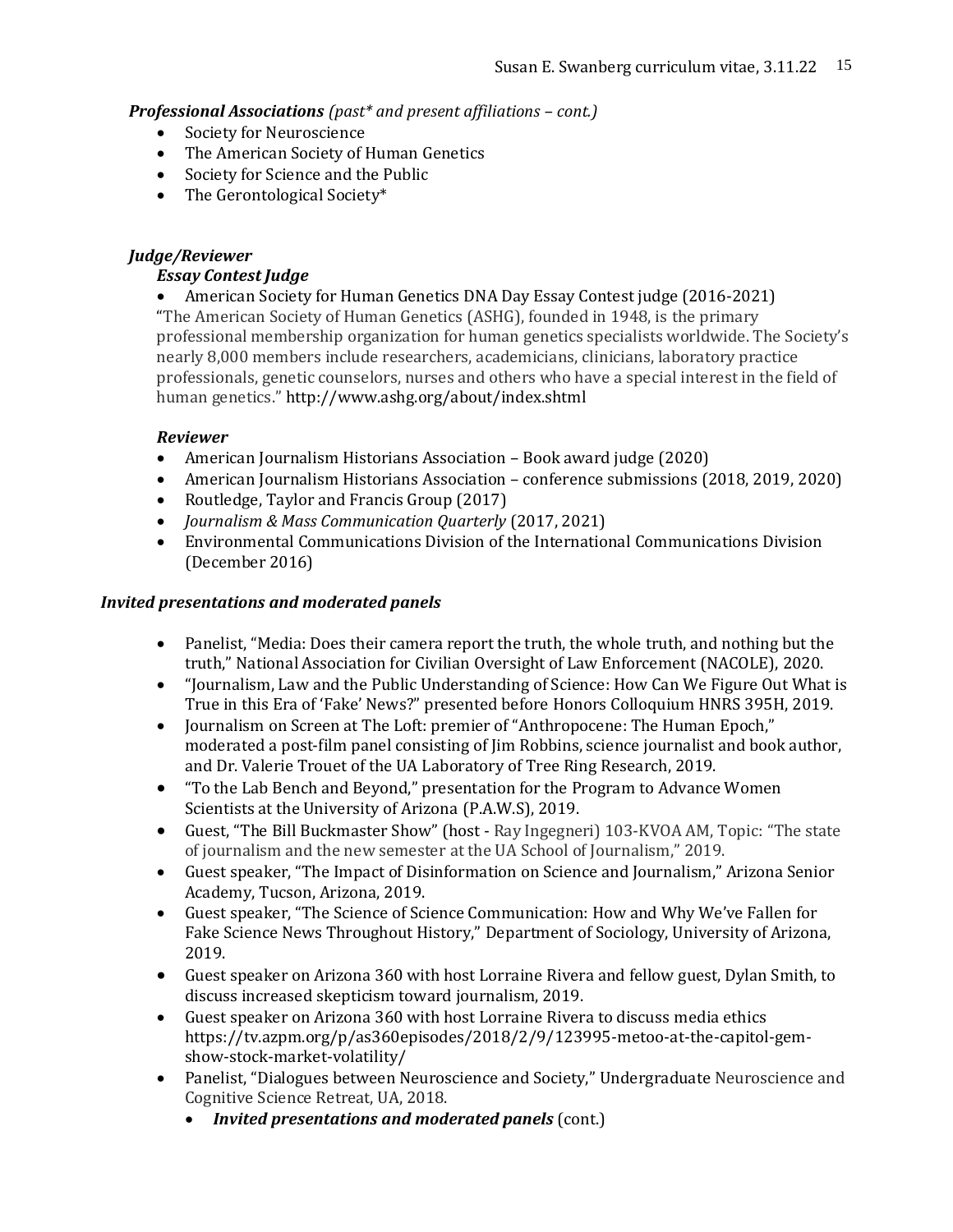## *Invited presentations and moderated panels* (cont.)

- Panelist, AMD Day Storytelling Panel, Centers for Disease Control and Prevention (CDC), Atlanta, Georgia, 2017.
- Moderator, symposium: Agua Dulce The Santa Cruz River Heritage Project, Santa Cruz River Research Days: 9th Annual*,* Pima Community College – Desert Vista Campus, 2017.
- Guest lecture, UA School of Journalism, Issues in Science and Environmental Journalism class – presentation about Andrew Wakefield and the autism/vaccine scandal, 2016.
- "How to make your public health stories come alive," presented at the annual meeting of the Association of Public Health Laboratories, 2016.
- "The Martian" Panel Discussion, moderated panel of three of UA's preeminent experts on Mars: Wolfgang Fink, Alfred McEwen and Gene Giacomelli, Flandreau Science Center, UA, 2015.
- "With Conviction: Reporting on Science in the Courtroom," moderated panel discussions on junk science presented as scientific evidence in the courtroom setting, 2015.
- "Looking Ahead: Wildfires in 2015," moderated a panel discussion about the 2015 fire season at the role of the media in reporting Arizona fires, Arizona Republic, 2015.
- "The Lab Bench and Beyond: My Path from Scientist to Science Writer," presentation to pharmacology graduate students, UA Department of Pharmacology, College of Medicine, 2014.

## *Workshop*

- "With Conviction: Reporting on Science in the Courtroom," reporting about junk forensic science, 2015.
	- $\circ$  Developed concept, wrote & submitted grant proposal to National Association of Science Writers (NASW)
	- o Collaborated with faculty in the James E. Rogers College of Law
	- o Identified location for workshop, identified and invited speakers
	- o Made travel and lodging arrangements for speakers
	- o Arranged meals for participants
	- o Organized schedule of events
	- o Developed written materials for participants
	- o Developed website for event
	- o Supervised student journalist attendees who wrote stories about the event
	- o Supervised student photography, videography and social media for event
	- o Moderated event & submitted final report to NASW
	- o Videos of workshop presentations are available at: https://tinyurl.com/yxouxqn
	- o Ray Krone subsequently appeared as a guest speaker (via Zoom) in JOUR 205
	- o Video clips from workshop were included on CNN in "Death Row Stories" (2020.)

# **UNIVERSITY SERVICE**

## *Committees and boards*

- Elected member, SBS Faculty Advisory Committee (May 2020-present)
- CUES grant review committee (Spring semester 2020)
- Member, Institute of the Environment Faculty Advisory Committee (February 2019 present)
- Interim member, SBS Faculty Advisory Committee (September 2019-May 2020)
- Member, SBSRI Advisory Board (2016 2018)
- Member, School of Journalism Graduate Committee (August 2015 to present)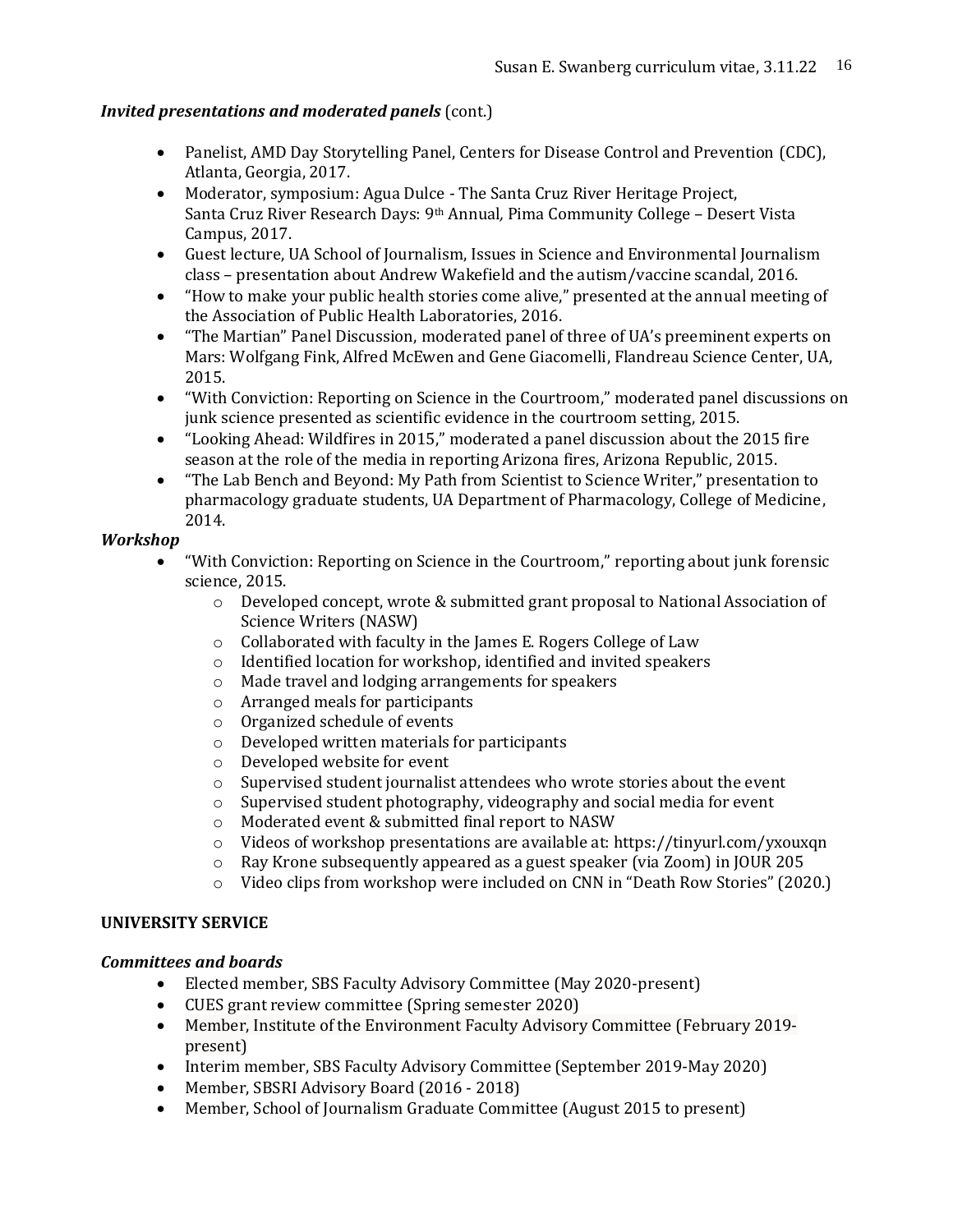# *Committees and boards* (cont.)

- Arizona Student Media Advisory Board (2011-2013)
- Conducted postdoc orientation presentations for UAW Local 5810, the Postdoc Union, (2010-2011)
- Animal Science Postdoctoral and Visiting Scholar Committee (2010-2011)
- Department of Animal Science Seminar Committee (2003-2004, 2004-2005)
- UCD Genetics Graduate Group Executive Committee (2003-2004, 2004-2005)

# **Departmental Service**

# *Graduate Student committees*

- Member, dissertation committee (one student) UA Arid Lands (fall 2020 present)
- Member, dissertation committee (one student) UA Applied Intercultural Arts Research Graduate Interdisciplinary Program – (fall 2020 – present)
- Chair/advisor master's project committee (one student) UA Journalism (master's defense – spring 2020
- Member, master's project committee (one student) UA Journalism (master's defense fall 2019) Topic: Ironwood Forest National Monument
- Member, dissertation committee (one student) UA Natural Resources (Ph.D. defense fall 2019)
- Member, dissertation committee (one student) ASU Journalism (2018-present) Topic: Yellow Journalism in Western Newspapers
- Member, master's thesis committee (one student) UA (graduated in 2018) Title: "Fear and Othering: U.S. Media Framing of the 2009 Swine Flu Virus in Mexico."
- Member, master's thesis committee (one student) UA (graduated in 2017) Title: "Newspaper Coverage of Mars in the United States and the United Kingdom, 2011- 2016."
- Chair, master's thesis committee (one student) UA (graduated in 2016) Title: That's So Last Season: Fashion Trend Agenda Setting by Bloggers or Journalists During the Summer of 2016."

# *Miscellaneous Departmental Service*

• School of Journalism Safety Officer (2019-2020)

# *Miscellaneous Mentoring*

- Women in STEM Mentorship Program (2019-2020)
- Advisor, First-Generation Club for Student Journalists, UA School of Journalism (Fall 2017, Fall 2019, Spring 2020).
- Mentor and/or presenter Dow Jones Newspaper Fund, Diversity in Journalism Workshop for Arizona High School Students at the University of Arizona (2012 - 2019).
- Supervised the development, editing and submission of six student SBS Downtown Lecture Series stories to *Zocalo* (1 story) and the *Arizona Daily Star* (5 stories) – (Fall 2015).
- Science writing mentor, "Journal of Young Investigators, the Premier Undergraduate Science Journal," (2014 – 2015).

# **Miscellaneous Journalism Publications**

# **2021**

**Swanberg, S.E. (2021)** "Bat Biologists Monitor CAVE Bats for White-Nose Syndrom," forthcoming in *Your American West*, Spring 2021.

# **2020**

**Swanberg, S.E. (2020)** "Keeping the lead Out: The endangered California Condor (update)," *Your American West*, Winter 2019, 4-7.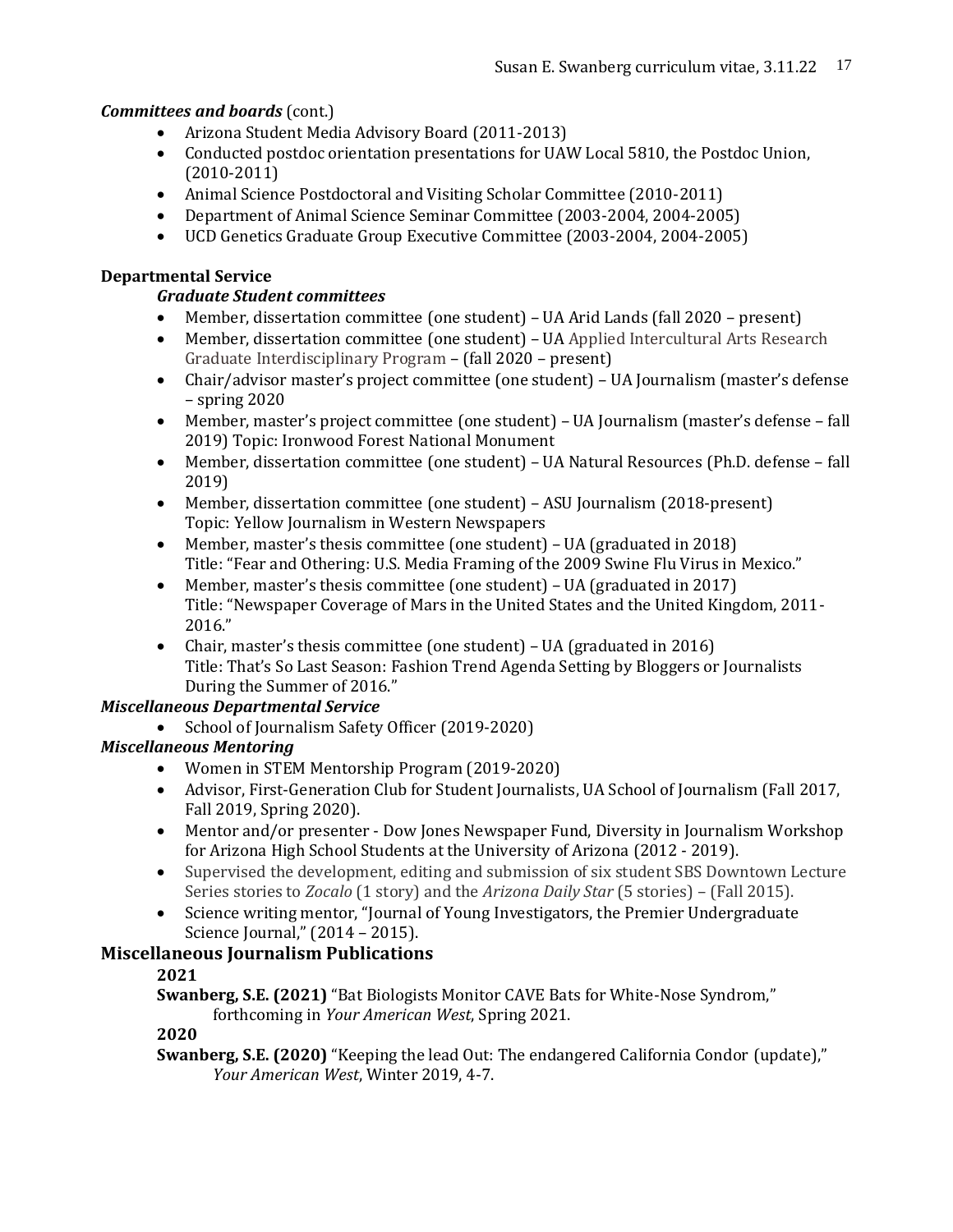# **2016**

# *Executive Editor of UA School of Journalism Student Magazine*

- *SciView*
	- $\circ$  Supervised writing and editing of stories; magazine design; production and printing
	- $\circ$  Collaborated with AZPM on a broadcast featuring student stories from the above issue of *SciView*. YouTube link to AZPM broadcast:
		- https://www.youtube.com/watch?v=l4i4T5\_aFO0

**2015** 

- **Swanberg, S.E.** (2015) "Tree rings do tell tales: Dendrochronology at Chaco Canyon," written for the Western National Parks Association (WNPA), https://www.wnpa.org/researchitem/tree-rings-do-tell-tales/
- **Swanberg, S.E.** (2015) **"**Proof of life: Tent circles at Bighorn Canyon," written for the Western National Parks Association, https://www.wnpa.org/research-item/tent-circlesprovide-proof-of-life-on-the-plains/
- **Swanberg, S.E.** (2015) "The 2011 BioBlitz: Saguaro National Park," written for the Western National Parks Association.
- **Swanberg, S.E.** (2015) "Keeping the lead Out: The endangered California Condor," for the Western National Parks Association, https://www.wnpa.org/research-item/keepingthe-lead-out-the-endangered-california-condor/
- **Swanberg, S.E.** (2015) "Bats battle fungus: Bat cave microclimates at El Malpais," written for the Western National Parks Association, [https://www.wnpa.org/research-item/bats](https://www.wnpa.org/research-item/bats-battle-fungus-where-they-sleep/)[battle-fungus-where-they-sleep/](https://www.wnpa.org/research-item/bats-battle-fungus-where-they-sleep/)
- **Swanberg, S.E.** (2015) "A Whiter Shade of Moth," written for the Western National Parks Association. Archived article available at: [https://web.archive.org/web/20160331143725/http://www.wnpa.org/research-item/a](https://web.archive.org/web/20160331143725/http:/www.wnpa.org/research-item/a-whiter-shade-of-moth/)[whiter-shade-of-moth/](https://web.archive.org/web/20160331143725/http:/www.wnpa.org/research-item/a-whiter-shade-of-moth/)
- **Swanberg, S.E.** (2015) the 2011 BioBlitz Saguaro National Park: A Yearly National Event Occurs in Tucson's Backyard, written for the Western National Parks Association. Archived article available at:

[https://web.archive.org/web/20150930011241/http://www.wnpa.org/research](https://web.archive.org/web/20150930011241/http:/www.wnpa.org/research-item/the-2011-bioblitz-in-saguaro-national-park/)[item/the-2011-bioblitz-in-saguaro-national-park/](https://web.archive.org/web/20150930011241/http:/www.wnpa.org/research-item/the-2011-bioblitz-in-saguaro-national-park/)

- **Swanberg, S.E.** "Support for living well: New palliative care practitioners upgrade care," *BizTucson*, Fall 2015.
- **Swanberg, S.E.** "Scientist, educator, clinician: Dr. Thomas D. Boyer targets liver disease," *BizTucson*, Summer 2015.

**2014**

- **Swanberg, S.E.** "Nabhan speaks on cuisine, food insecurity in Tucson," *Arizona Daily Star*, October 23, 2014.
- **Swanberg, S.E.** "Truth about cats and dogs: Canines more eco-friendly," *Arizona Daily Star*, October 17, 2014.
- **Swanberg, S.E.** "Bombs away! But the memories remain at Sahuarita bombing range," *Green Valley News* (Wick Communications) September 24, 2014. Including photography by Susan E. Swanberg.
- **Swanberg, S.E.** "Annual bloomfest lights up the garden," *Green Valley News* (Wick Communications) July 15, 2014. Including photography by Susan E. Swanberg.
- **Swanberg, S.E.** "Little store, big dreams: Mom's passion serves Wrangler Ranch Community," *Green Valley News* (Wick Communications) July 2, 2014. Including photography by Susan E. Swanberg.
- **Swanberg**, **S.E.** "Fear? Sometimes it's natural, sometimes learned," *Green Valley News* (Wick Communications) June 17, 2014. Including photography by Susan E. Swanberg.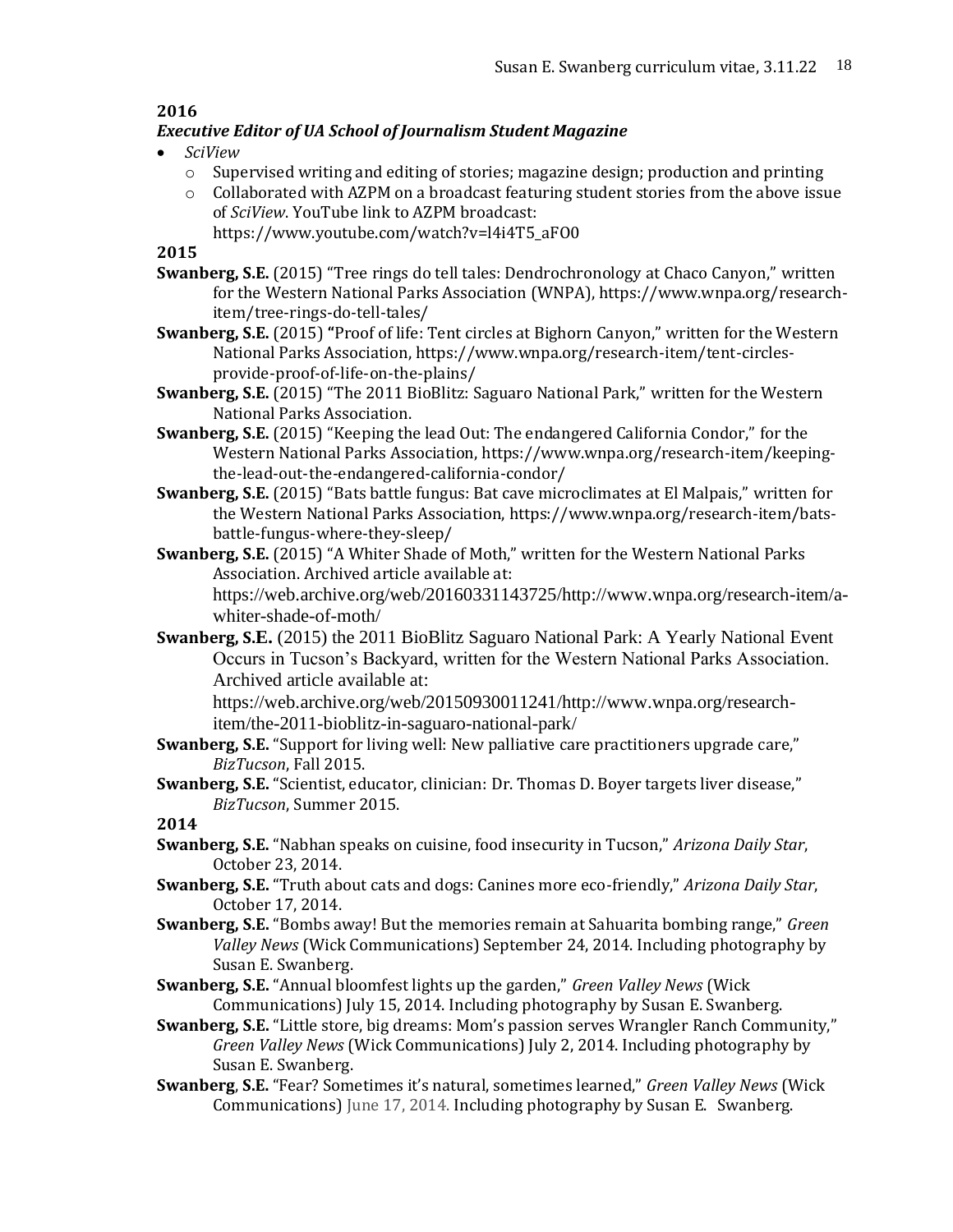**2014** (cont.)

- **Swanberg**, **S.E.** "Taking the fear out of poison: center fields the tough calls," *Green Valley News* (Wick Communications) April 20, 2014. Including photography by Susan E. Swanberg.
- **Swanberg, S.E.** "Culture keepers: Conservators use science, ethics to preserve treasures," *Green Valley News* (Wick Communications) April 5, 2014. Including photography by Susan E. Swanberg.
- **Swanberg, S.E.** "Quite a ride: A history of Sahuarita's Wild Horses," *Green Valley News* (Wick Communications) March 12, 2014. Including photography by Susan E. Swanberg.
- **Swanberg, S.E.** "Remembering William F. 'Bill' Greer," *The Range*, (Wick Communications) Feb. 26, 2014.
- **Swanberg, S.E.** "Meteorite hunters look to skies, ground," *Green Valley News* (Wick Communications) Feb. 19, 2014. Including photography by Susan E. Swanberg.
- **Swanberg**, **S.E.** "Some help looking at the stars," *Green Valley News* (Wick Communications) Feb. 5, 2014. Including photography by Susan E. Swanberg.
- **Swanberg**, S.E. "On the horns of a dilemma: Wildlife veterinarian Walter M. Boyce reflects on the challenges of bighorn sheep conservation," *Tucson Weekly* (Wick Communications) Jan. 9, 2014.

**2013**

**Swanberg, S.E.** "Burros: Born to be wild," *Scientific Tucsonan*, Spring 2013, Including photography and video by Susan E. Swanberg.

**Swanberg, S.E.** "Cochise Stronghold," *Blue Guitar Magazine*, Spring 2013, at page 11.

# *Workshop attendance, conference attendance, and training*

# *Workshops*

- Leadership Tools Series: Statistics for Decision Makers, University of Arizona, June 1, 2019.
- Quantitative Intuition Across the Disciplines, UA Center for University Education Scholarship (CUES), April 19-20, 2019.

# *Conferences*

- *39th Annual American Journalism Historians Association (AJHA) Convention,* (Virtual Conference) Oct 2-3, 2020.
- *Southwest Popular/American Culture Association 41st Annual Conference*, February 22, 2020.
- *Joint Journalism and Communication History Conference (JJCHC)* at New York University, March 9, 2019.
- *Southwest Popular/American Culture Association 40th Annual Conference,* February 21, 2019, Albuquerque, New Mexico.
- *History of Science Society (HSS) Annual Meeting, November 1-4, 2018, Seattle, Washington.*
- *37th Annual Convention of the American Journalism Historians Association (AJHA)*, October 4- 6, 2018, Salt Lake City, Utah.
- *4S Sydney TRANSnational STS,* Society for Social Studies of Science Annual Conference, Sydney, Australia, August 29 – September 1, 2018.
- *The Thirteenth International Conference for Literary Journalism Studies* May 17-19, 2018, Vienna, Austria.
- *Joint Journalism and Communication History Conference (JJCHC)* at New York University, March 10, 2018.
- *Southwest Popular/American Culture Association 39th Annual Conference,* February 7-10, 2018, Albuquerque, New Mexico.